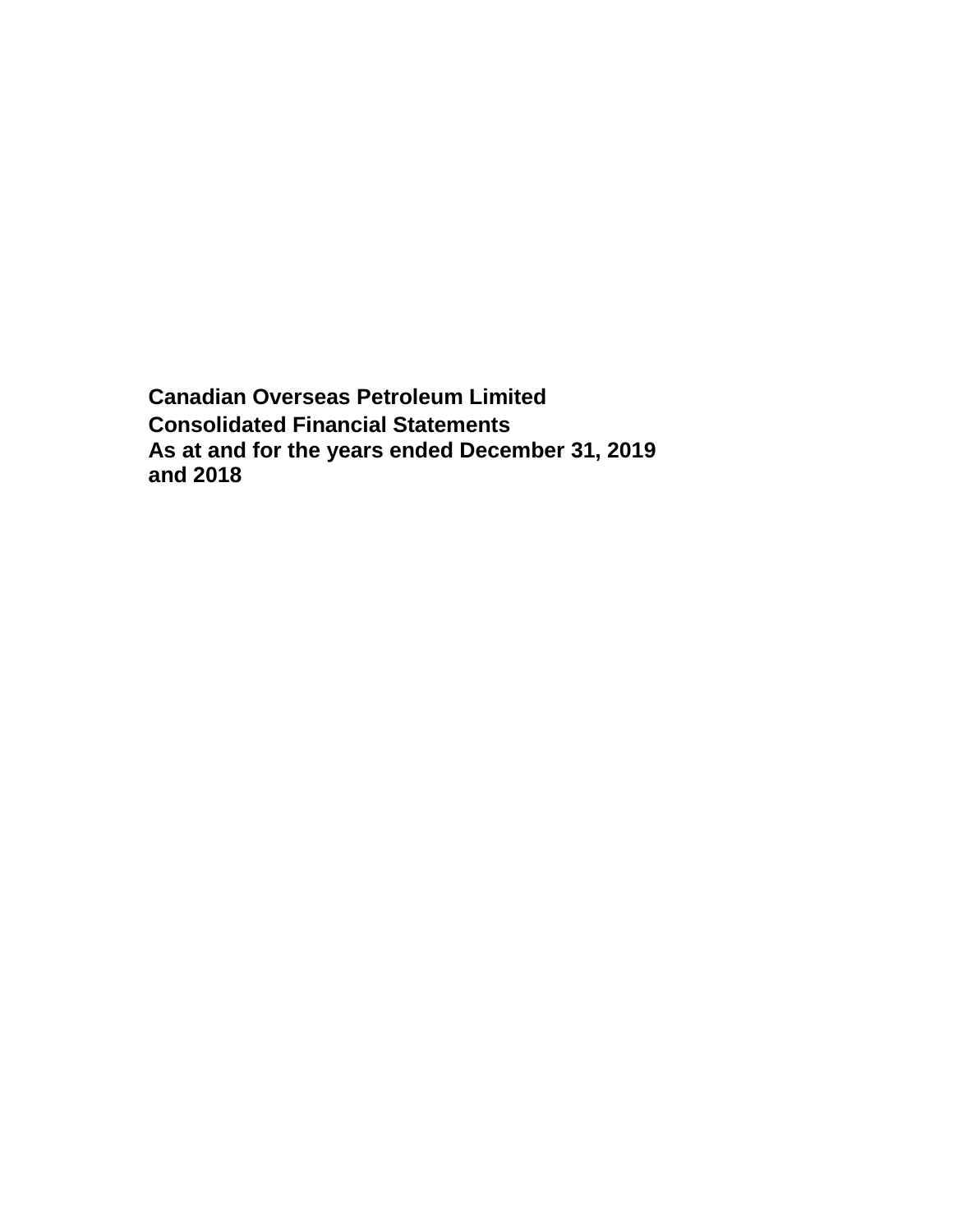#### **Management's Responsibility for Consolidated Financial Statements**

The information provided in these consolidated financial statements is the responsibility of management. In the preparation of the statements, estimates are sometimes necessary to make a determination of future values for certain assets or liabilities. Management believes such estimates have been based on careful judgments and have been properly reflected in the accompanying consolidated financial statements.

Management maintains a system of internal controls to provide reasonable assurance that the Company's assets are safeguarded and to facilitate the preparation of relevant and timely information.

Ernst & Young LLP was appointed by the shareholders to serve as the Company's external auditors. They have examined the consolidated financial statements and provided their independent auditor's report. The audit committee has reviewed the consolidated financial statements with management and the auditors, and has reported to the Board of Directors. The Board of Directors has approved the consolidated financial statements as presented.

*Signed "Arthur S. Millholland" Signed "Aleksandra Owad"* Arthur S. Millholland Aleksandra Owad President and Chief Executive Officer Chief Financial Officer May 12, 2020 May 12, 2020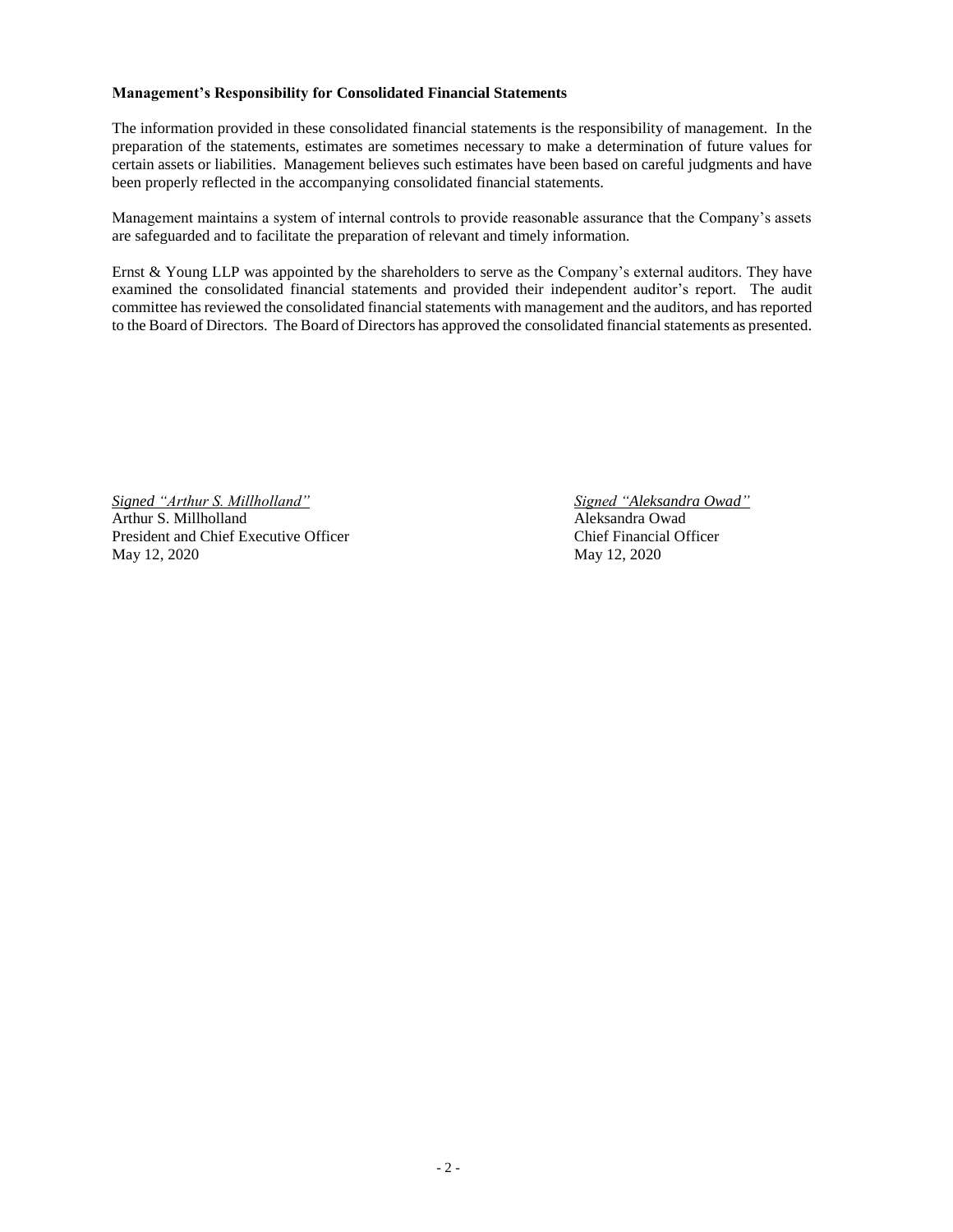#### **INDEPENDENT AUDITOR'S REPORT**

To the Shareholders of Canadian Overseas Petroleum Ltd.

#### **Opinion**

We have audited the consolidated financial statements of Canadian Overseas Petroleum Ltd. and its subsidiaries (the Company), which comprise the consolidated statements of financial position as at December 31, 2019 and 2018, and the consolidated statements of loss and comprehensive loss, changes in equity and cash flows for the years then ended, and notes to the consolidated financial statements, including a summary of significant accounting policies.

In our opinion, the accompanying consolidated financial statements present fairly, in all material respects the consolidated financial position of the Company as at December 31, 2019 and 2018, and its consolidated financial performance and consolidated cash flows for the years then ended in accordance with International Financial Reporting Standards (IFRSs).

#### **Basis for opinion**

We conducted our audit in accordance with Canadian generally accepted auditing standards. Our responsibilities under those standards are further described in the *Auditor's responsibilities for the audit of the consolidated financial statements* section of our report. We are independent of the Company in accordance with the ethical requirements that are relevant to our audit of the consolidated financial statements in Canada, and we have fulfilled our other ethical responsibilities in accordance with these requirements. We believe that the audit evidence we have obtained is sufficient and appropriate to provide a basis for our opinion.

#### **Material uncertainty related to going concern**

We draw attention to Note 2 in the consolidated financial statements, which indicates that the Company does not have sufficient working capital, cash inflows or adequate financing to continue operations and the Company's continued successful operations are dependent on its ability to obtain additional financing. The Company currently does not have sufficient working capital and cash flows to cover forecasted administrative expenses for 2020. As stated in Note 2, these events or conditions indicate that a material uncertainty exists that casts significant doubt on the Company's ability to continue as a going concern. Our opinion is not modified in respect of this matter.

#### **Other information**

Management is responsible for the other information. The other information comprises:

- Management's Discussion and Analysis
- Form 2A Annual Listing Statement

Our opinion on the consolidated financial statements does not cover the other information and we do not express any form of assurance conclusion thereon.

In connection with our audit of the consolidated financial statements, our responsibility is to read the other information, and in doing so, consider whether the other information is materially inconsistent with the consolidated financial statements or our knowledge obtained in the audit or otherwise appears to be materially misstated.

We obtained Management's Discussion & Analysis and the Form 2A Annual Listing Statement prior to the date of this auditor's report. If, based on the work we have performed, we conclude that there is a material misstatement of this other information, we are required to report that fact in this auditor's report. We have nothing to report in this regard.

#### **Responsibilities of management and those charged with governance for the consolidated financial statements**

Management is responsible for the preparation and fair presentation of the consolidated financial statements in accordance with IFRSs, and for such internal control as management determines is necessary to enable the preparation of consolidated financial statements that are free from material misstatement, whether due to fraud or error.

In preparing the consolidated financial statements, management is responsible for assessing the Company's ability to continue as a going concern, disclosing, as applicable, matters related to going concern and using the going concern basis of accounting unless management either intends to liquidate the Company or to cease operations, or has no realistic alternative but to do so.

Those charged with governance are responsible for overseeing the Company's financial reporting process.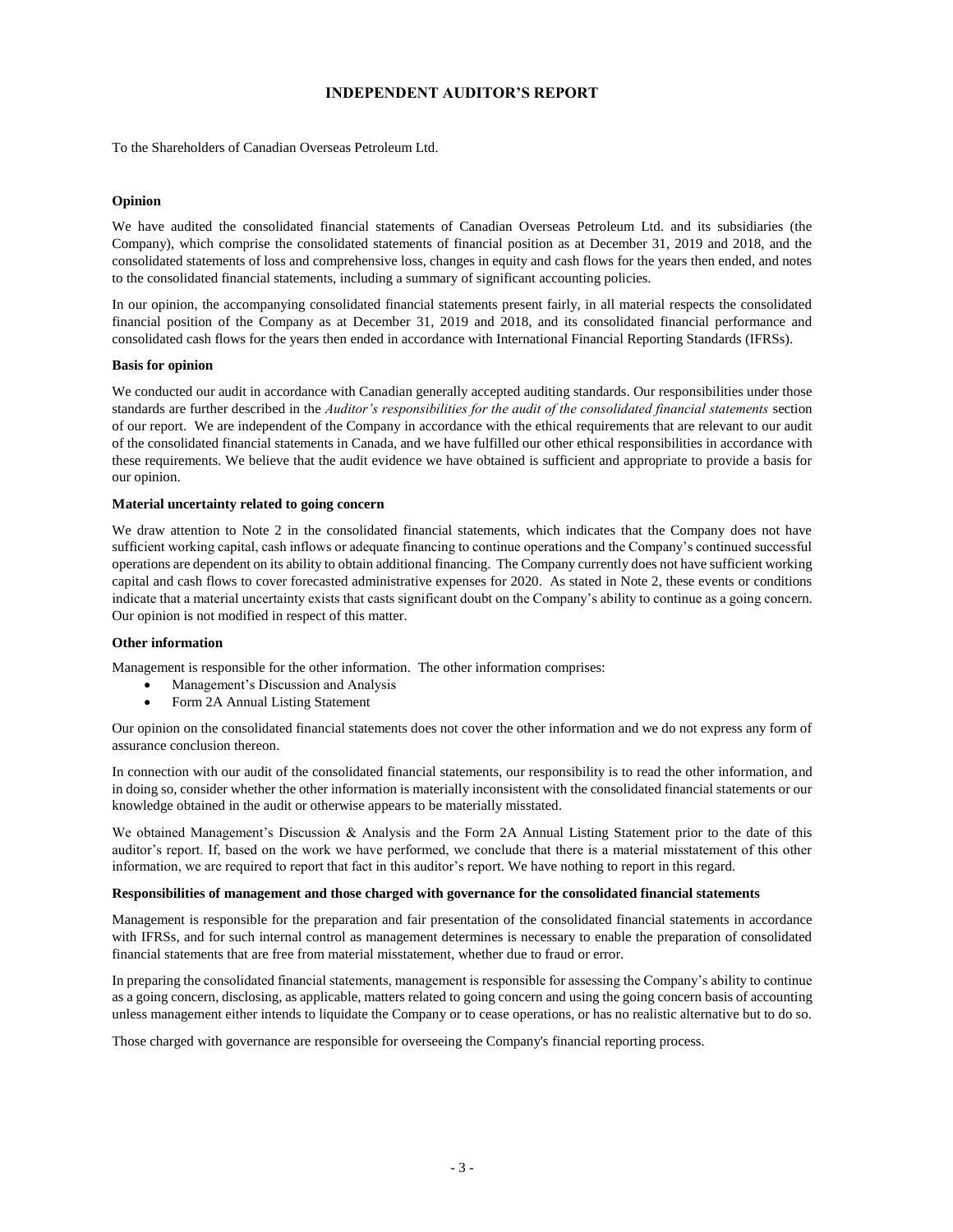#### **Auditor's responsibilities for the audit of the consolidated financial statements**

Our objectives are to obtain reasonable assurance about whether the consolidated financial statements as a whole are free from material misstatement, whether due to fraud or error, and to issue an auditor's report that includes our opinion. Reasonable assurance is a high level of assurance, but is not a guarantee that an audit conducted in accordance with Canadian generally accepted auditing standards will always detect a material misstatement when it exists. Misstatements can arise from fraud or error and are considered material if, individually or in the aggregate, they could reasonably be expected to influence the economic decisions of users taken on the basis of these consolidated financial statements.

As part of an audit in accordance with Canadian generally accepted auditing standards, we exercise professional judgment and maintain professional skepticism throughout the audit. We also:

- Identify and assess the risks of material misstatement of the consolidated financial statements, whether due to fraud or error, design and perform audit procedures responsive to those risks, and obtain audit evidence that is sufficient and appropriate to provide a basis for our opinion. The risk of not detecting a material misstatement resulting from fraud is higher than for one resulting from error, as fraud may involve collusion, forgery, intentional omissions, misrepresentations, or the override of internal control.
- Obtain an understanding of internal control relevant to the audit in order to design audit procedures that are appropriate in the circumstances, but not for the purpose of expressing an opinion on the effectiveness of the Company's internal control.
- Evaluate the appropriateness of accounting policies used and the reasonableness of accounting estimates and related disclosures made by management.
- Conclude on the appropriateness of management's use of the going concern basis of accounting and, based on the audit evidence obtained, whether a material uncertainty exists related to events or conditions that may cast significant doubt on the Company's ability to continue as a going concern. If we conclude that a material uncertainty exists, we are required to draw attention in our auditor's report to the related disclosures in the consolidated financial statements or, if such disclosures are inadequate, to modify our opinion. Our conclusions are based on the audit evidence obtained up to the date of our auditor's report. However, future events or conditions may cause the Company to cease to continue as a going concern.
- Evaluate the overall presentation, structure, and content of the consolidated financial statements, including the disclosures, and whether the consolidated financial statements represent the underlying transactions and events in a manner that achieves fair presentation.

We communicate with those charged with governance regarding, among other matters, the planned scope and timing of the audit and significant audit findings, including any significant deficiencies in internal control that we identify during our audit.

We also provide those charged with governance with a statement that we have complied with relevant ethical requirements regarding independence, and to communicate with them all relationships and other matters that may reasonably be thought to bear on our independence, and where applicable, related safeguards.

The engagement partner on the audit resulting in this independent auditor's report is Janet Huang.

Ernst + Young LLP

**Chartered Professional Accountants** Calgary, Canada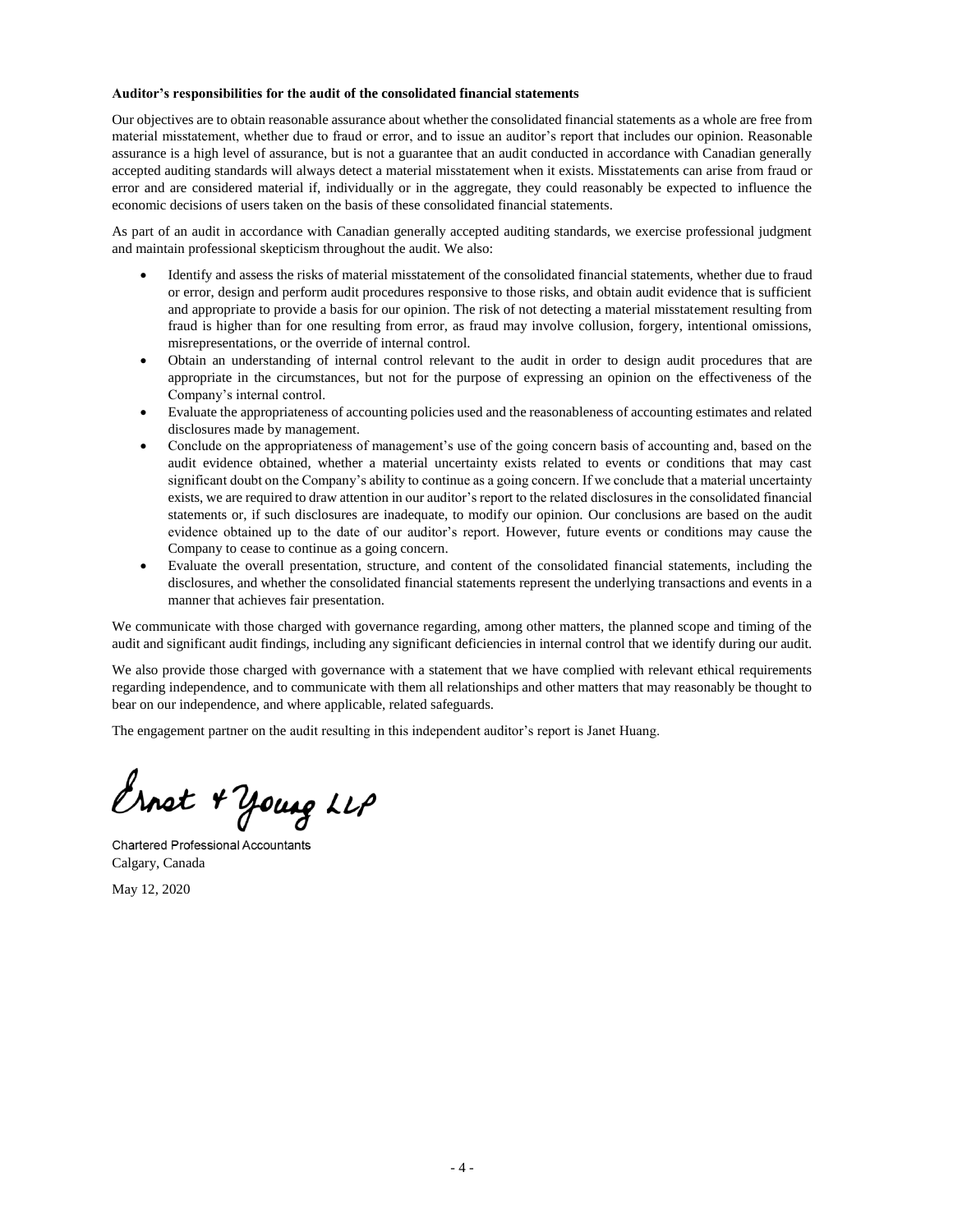# **Canadian Overseas Petroleum Limited Consolidated Statements of Financial Position (in thousands of United States dollars)**

| As at                                             | December 31,<br>2019 | December 31,<br>2018 |
|---------------------------------------------------|----------------------|----------------------|
| <b>Assets</b>                                     |                      |                      |
| Current                                           |                      |                      |
| Cash and cash equivalents (note 4)                | \$<br>75             | \$<br>1,856          |
| Accounts receivable                               | 20                   | 79                   |
| Prepaid expenses                                  | 41                   | 150                  |
| Deposits                                          | 44                   | 44                   |
|                                                   | 180                  | 2,129                |
| Right-of-use assets (note 6)                      | 291                  |                      |
| Office equipment                                  | 38                   | 52                   |
| Long-term receivable (note 5)                     | 239                  | 238                  |
|                                                   | \$748                | \$2,419              |
| <b>Liabilities</b>                                |                      |                      |
| Current                                           |                      |                      |
| Accounts payable and accrued liabilities (note 8) | \$<br>1,424          | \$<br>336            |
| Current portion of lease liabilities (note 7)     | 45                   |                      |
|                                                   | 1,469                | 336                  |
| Lease liabilities (note 7)                        | 270                  |                      |
|                                                   | 1,739                | 336                  |
| <b>Shareholders' (Deficit)/Equity</b>             |                      |                      |
| Share capital (note $9(a)$ )                      | 138,087              | 136,942              |
| Warrants (note $9(b)$ )                           | 107                  | 330                  |
| Contributed capital reserve (note $9(c)$ )        | 50,394               | 50,394               |
| Deficit                                           | (187, 430)           | (183, 511)           |
| Accumulated other comprehensive loss              | (2,149)              | (2,072)              |
|                                                   | (991)                | 2,083                |
|                                                   | \$748                | 2,419<br>\$          |

# **Nature of operations** *(note 1)* **Going concern** *(note 2)*

See accompanying notes to the consolidated financial statements.

# **Approved on behalf of the Board:**

*Signed "Arthur S. Millholland" Signed "John F. Cowan"* Signed "Arthur S. Millholland"<br>Director Director Director Director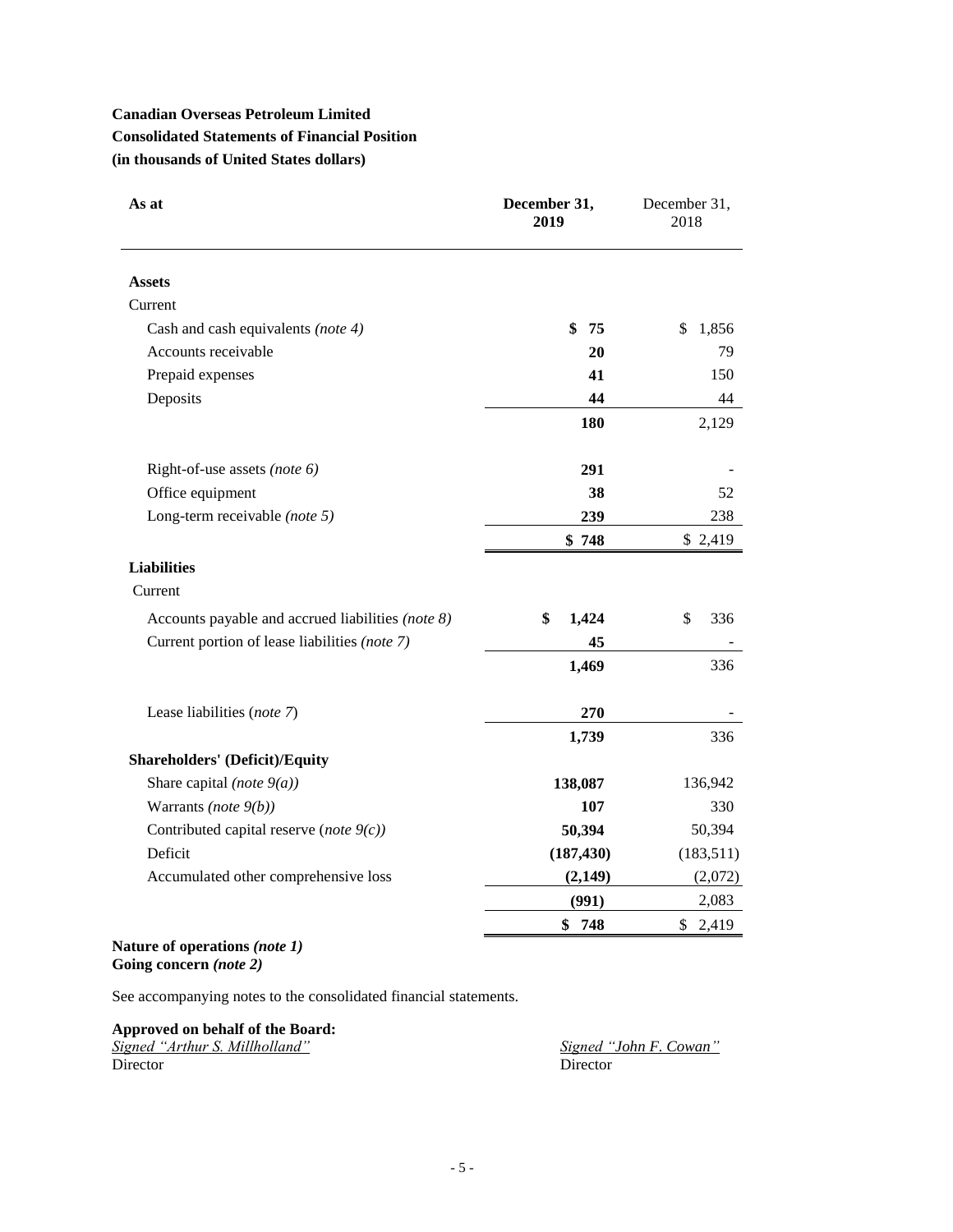#### **Canadian Overseas Petroleum Limited**

# **Consolidated Statements of Loss and Comprehensive Loss**

**(in thousands of United States dollars, except per share amounts)**

| For the years ended December 31                        | 2019           | 2018          |
|--------------------------------------------------------|----------------|---------------|
| <b>Operations</b>                                      |                |               |
| Pre-license costs                                      | \$             | \$<br>(489)   |
| Administrative                                         | (3,930)        | (4,944)       |
| Gain on derecognition of accounts payable              |                | 744           |
| Depreciation                                           | (37)           | (20)          |
|                                                        | (3,967)        | (4,709)       |
| <b>Finance income and costs</b>                        |                |               |
| Interest income                                        | $\overline{2}$ | 11            |
| Interest expense - lease liabilities                   | (3)            |               |
| Foreign exchange gain / (loss)                         | 50             | (175)         |
|                                                        | 49             | (164)         |
| Loss before investments in joint ventures              | (3,918)        | (4, 873)      |
| Loss on investment in joint venture (note $5$ )        | (1)            | (43)          |
| Net loss                                               | (3,919)        | (4,916)       |
| Loss /(gain) on translation of foreign<br>subsidiaries | (77)           | 166           |
|                                                        |                |               |
| Comprehensive loss                                     | \$<br>(3,996)  | (4,750)<br>\$ |
|                                                        |                |               |
| Loss per share (basic and diluted)                     | \$<br>(0.00)   | \$<br>(0.00)  |
| Weighted average number of shares                      |                |               |
| outstanding                                            | 2,929,450,545  | 1,841,654,781 |

See accompanying notes to the consolidated financial statements.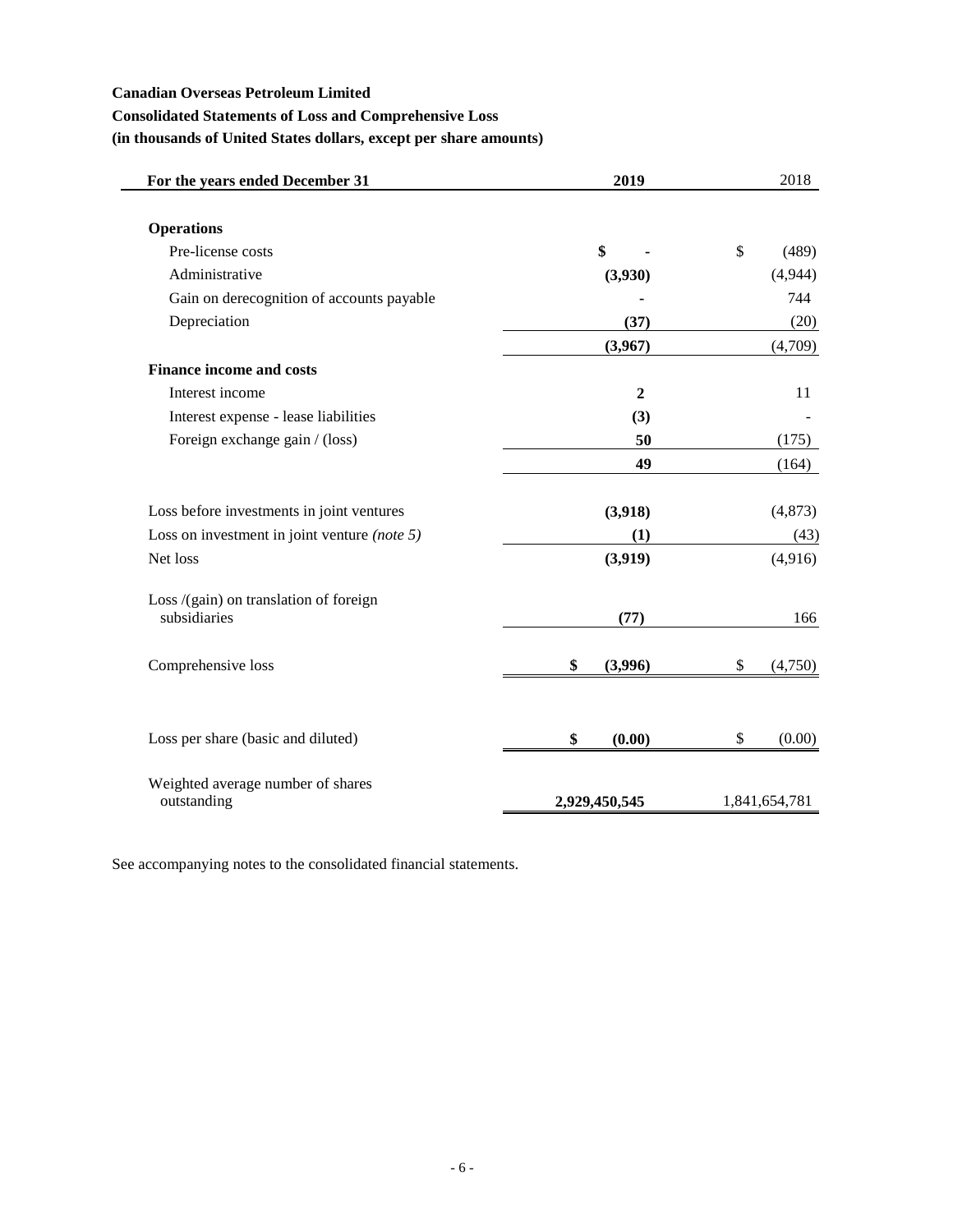# **Canadian Overseas Petroleum Limited**

# **Consolidated Statements of Changes in Equity**

**(in thousands of United States dollars)**

|                                                                                                     |               |                 |                |                         | <b>Accumulated</b>  |                  |
|-----------------------------------------------------------------------------------------------------|---------------|-----------------|----------------|-------------------------|---------------------|------------------|
|                                                                                                     |               |                 | Contributed    |                         | <b>Other</b>        | <b>Total</b>     |
|                                                                                                     | <b>Share</b>  |                 | Capital        |                         | Comprehensive       | Equity /         |
|                                                                                                     | Capital       | <b>Warrants</b> | <b>Reserve</b> | <b>Deficit</b>          | Loss <sup>(1)</sup> | (Deficit)        |
| <b>Balance at January 1, 2018</b>                                                                   | \$133,650     | \$              |                | $$50,394$ $$(178,595)$  | \$<br>(2,238)       | 3,211<br>\$      |
| Comprehensive loss<br>for the year                                                                  |               |                 |                | (4,916)                 | 166                 | (4,750)          |
| Issued further to Offerings -<br>net of issue cost                                                  | 3,292         |                 |                |                         |                     | 3,292            |
| Reclassification of Fair Value of<br>Broker's Warrants                                              |               | 330             |                |                         |                     | 330              |
| <b>Balance at December 31, 2018</b>                                                                 | 136,942<br>\$ | \$330           |                | $$50,394$ $$ (183,511)$ | \$<br>(2,072)       | \$<br>2,083      |
| <b>Comprehensive loss</b><br>for the year                                                           |               |                 |                | (3,919)                 | (77)                | (3,996)          |
| <b>Issued further to Offerings -</b><br>net of issue cost<br><b>Fair value of Broker's warrants</b> | 918           |                 |                |                         |                     | 918              |
| issued further to Offering                                                                          |               | 4               |                |                         |                     | $\boldsymbol{4}$ |
| <b>Fair value of Broker's warrants</b><br>that expired unexercised                                  | 227           | (227)           |                |                         |                     |                  |
| <b>Balance at December 31, 2019</b>                                                                 | \$138,087     | \$107           |                | $$50,394 \$ (187,430)$  | \$<br>(2,149)       | \$<br>(991)      |

**(1)**As at December 31, 2019 and December 31, 2018 the accumulated other comprehensive loss balance consists of unrealized foreign exchange on translation of foreign subsidiaries.

See accompanying notes to the consolidated financial statements.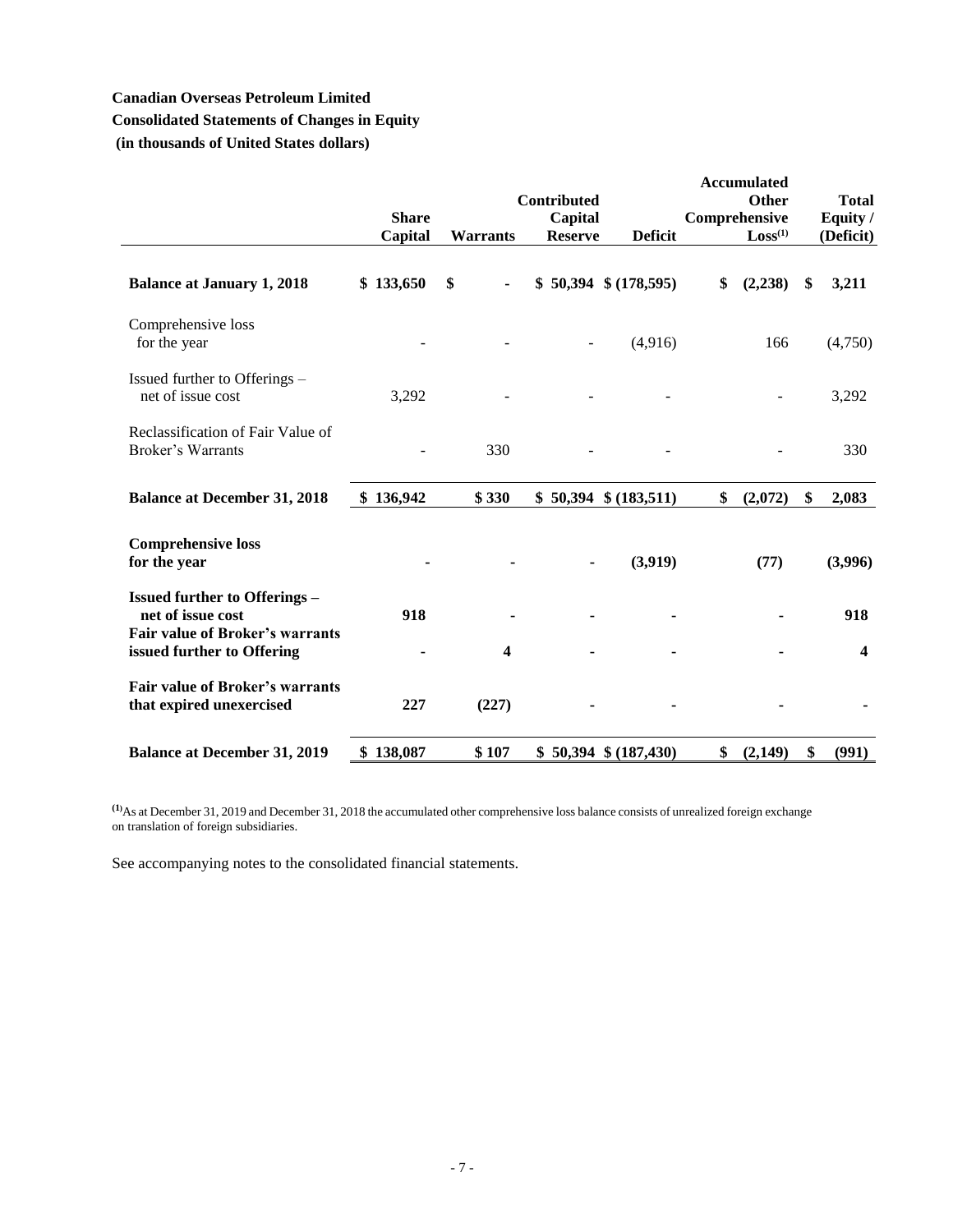# **Canadian Overseas Petroleum Limited Consolidated Statements of Cash Flows (in thousands of United States dollars)**

| For the years ended December 31                            | 2019          | 2018                    |
|------------------------------------------------------------|---------------|-------------------------|
| <b>Cash Used In Operating Activities</b>                   |               |                         |
| Net loss                                                   | \$<br>(3,919) | $\mathbb{S}$<br>(4,916) |
| Interest income                                            | (2)           | (11)                    |
| Add (deduct) non-cash items:                               |               |                         |
| Gain on derecognition of accounts payable                  |               | (744)                   |
| Depreciation                                               | 37            | 20                      |
| Interest expense - lease liabilities                       | 3             |                         |
| Unrealized foreign exchange (gain) / loss                  | (80)          | 266                     |
| Loss on investment in joint venture (note $5$ )            | 1             | 43                      |
|                                                            | (3,960)       | (5,342)                 |
| Net change in non-cash working capital (note 15)           | 1,103         | (113)                   |
|                                                            | (2, 857)      | (5, 455)                |
| <b>Financing Activities</b>                                |               |                         |
| Issuance of common shares, net of issue costs<br>(note 9)  | 922           | 3,395                   |
| Interest expense - lease liabilities                       | (3)           |                         |
| Net change in non-cash working capital (note 15)           | 149           |                         |
|                                                            | 1,068         | 3,395                   |
| <b>Investing Activities</b>                                |               |                         |
| Additions to office equipment                              | (3)           | (12)                    |
| Additions to Right-of-use assets                           | (3)           |                         |
| Additions to investment in joint venture (note $5$ )       | (1)           | (43)                    |
| Interest income                                            | 2             | 11                      |
|                                                            | (5)           | (44)                    |
| (Decrease) in cash and cash equivalents<br>during the year | (1,794)       | (2,104)                 |
| Effect of foreign exchange on cash and cash                |               |                         |
| equivalents held in foreign currencies                     | 13            | (100)                   |
| Cash and cash equivalents, beginning of year               | 1,856         | 4,060                   |
| Cash and cash equivalents, end of year                     | \$<br>75      | $\mathcal{S}$<br>1,856  |

See accompanying notes to the consolidated financial statements.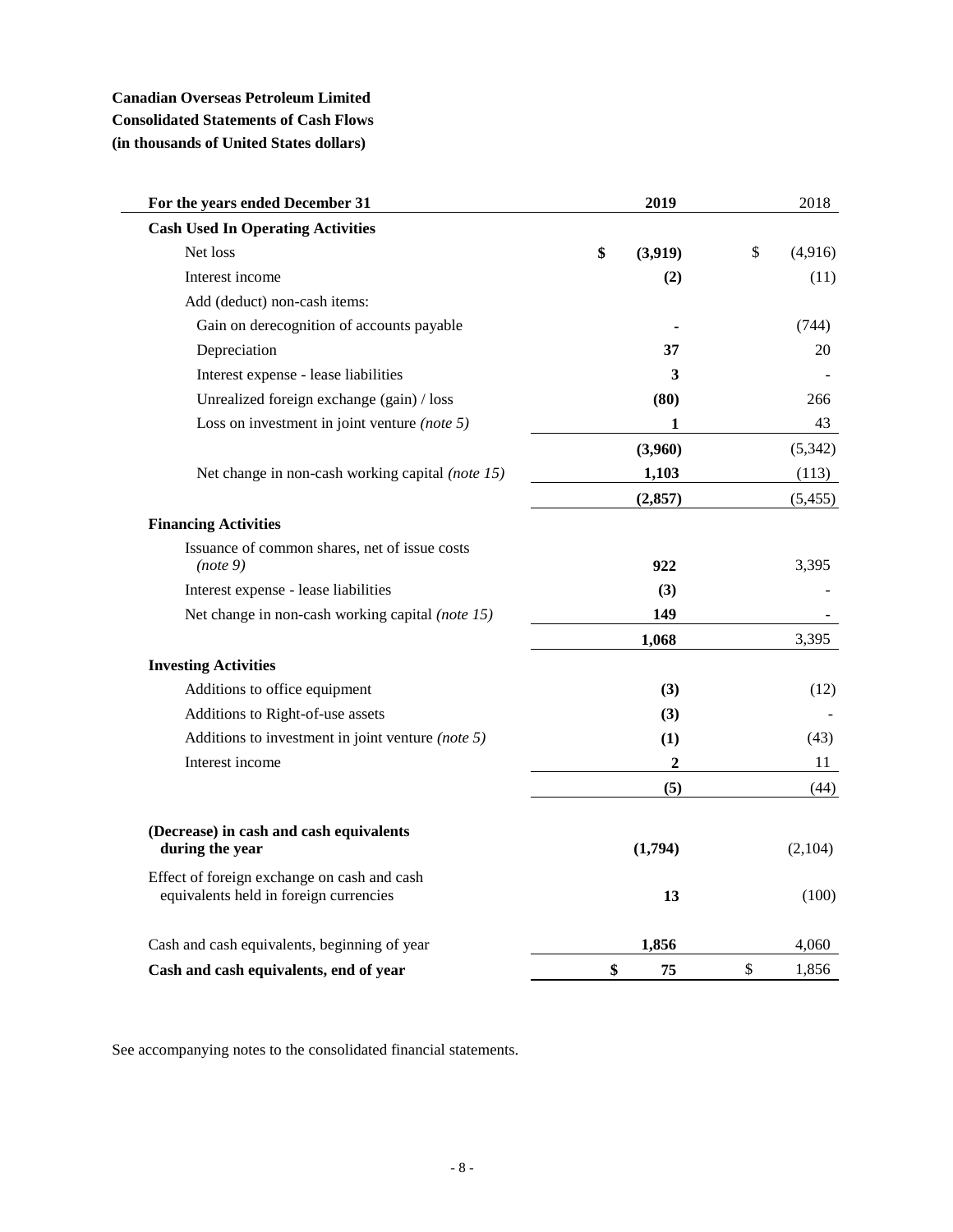# **1. NATURE OF OPERATIONS**

Canadian Overseas Petroleum Limited ("COPL" or the "Company"), is a widely-held publicly traded company incorporated and domiciled in Canada. The Company's common shares are traded on the London Stock Exchange in the UK under the symbol "COPL" and Canadian Securities Exchange (the "CSE") in Canada under the symbol "XOP"; the Company moved its listing from TSX Venture Exchange to the CSE on October 31, 2018. The Company's registered office is in Calgary, Alberta at 400, 444 – 7th Avenue S.W.

COPL and its subsidiaries are involved in the identification, acquisition, exploration and development of oil and natural gas offshore reserves. As at December 31, 2019, the Company has the following subsidiaries, all of which are wholly-owned directly or indirectly:

- COPL Technical Services Limited, which is involved in providing technical and administrative services to the COPL group of companies;
- Canadian Overseas Petroleum (UK) Limited ("COPL UK"), incorporated in the United Kingdom ("UK") provides technical and projects related services to the COPL group of companies;
- Canadian Overseas Petroleum (Bermuda Holdings) Limited, Canadian Overseas Petroleum (Bermuda) Limited and Canadian Overseas Petroleum (Namibia) Limited, which were incorporated to conduct operations in Africa.
- Canadian Overseas Petroleum (Ontario) Limited ("COPL Ontario") which was incorporated on December 15, 2017 for the purpose of an anticipated operation in Ontario, Canada; however, the acquisition project was not successful.

The Company, along with an unrelated company, Shoreline Energy International Limited, incorporated Shoreline Canoverseas Petroleum Development Corporation Limited ("ShoreCan") in October 2014 in Bermuda to focus on acquisitions of upstream oil and gas exploration, development and producing assets in Africa. Both partners hold a 50% interest in the joint venture.

# **2. BASIS OF PREPARATION AND GOING CONCERN**

# *Basis of Preparation and Compliance*

The Company's consolidated financial statements ("financial statements") for the years ended December 31, 2019 and 2018 have been prepared in accordance with International Financial Reporting Standards ("IFRS") as issued by the International Accounting Standards Board ("IASB").

The Company's consolidated financial statements have been prepared on an historical cost basis, except for certain financial assets and liabilities that have been measured at fair value.

These consolidated financial statements are presented in United States dollars ("\$"), which is both the functional and presentation currency. All financial information presented in tables has been rounded to the nearest thousand United States dollars except where otherwise indicated.

# *Going Concern*

These financial statements are prepared on a going concern basis which assumes that the Company will be able to realize its assets and discharge its liabilities in the normal course of business.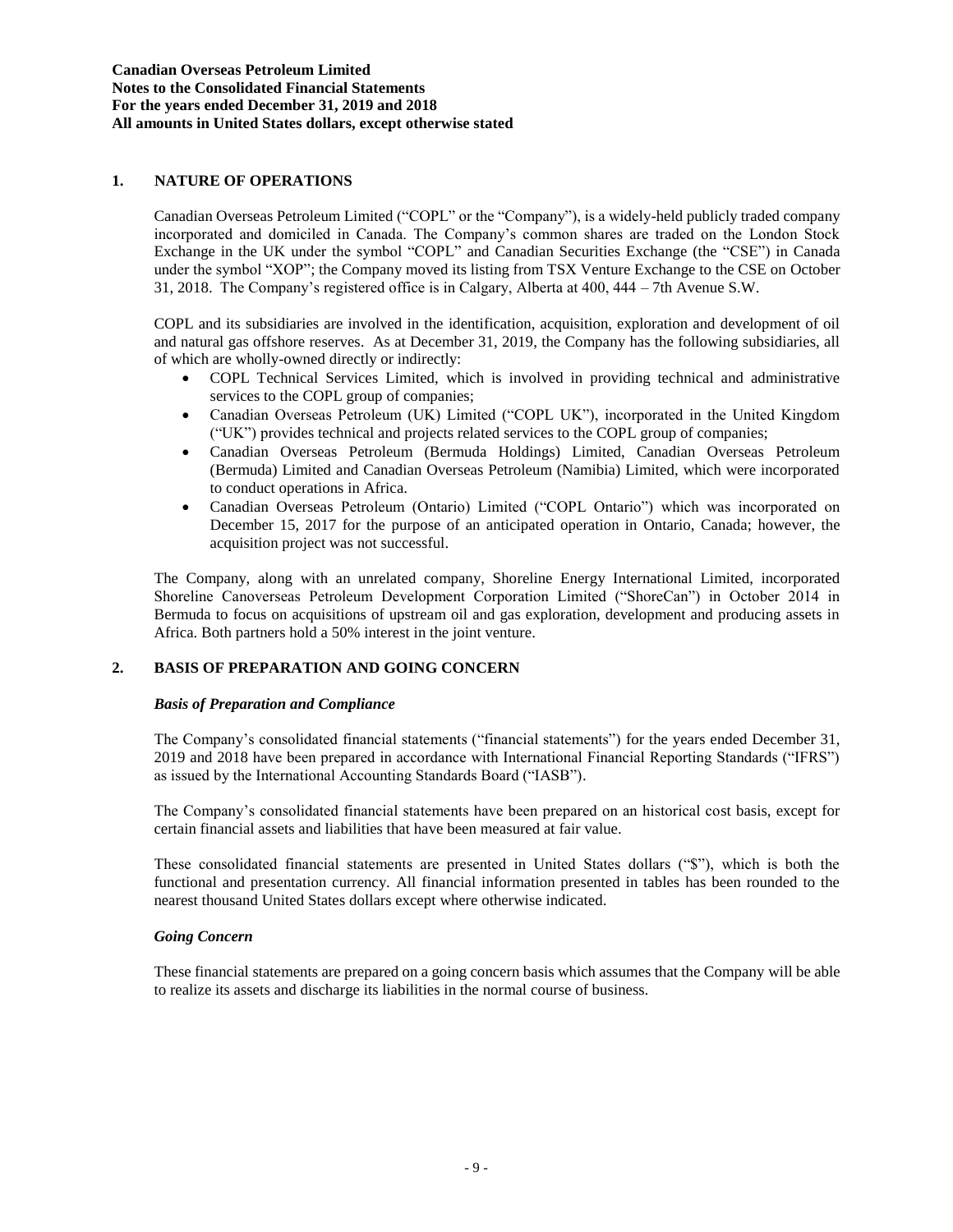# **2. BASIS OF PREPARATION AND GOING CONCERN (CONTINUED)**

#### *Going Concern (continued)*

Currently, the Company does not have sufficient working capital, cash inflows and/or adequate financing to continue its operations. The Company is pursuing exploration projects and contracts that will require substantial additional financing before they are able to generate positive operating cash flows. Accordingly, the Company's continued successful operations are dependent on its ability to obtain additional financing. There is no assurance that the Company will be able to obtain adequate financing in the future or that such financing will be obtained on terms advantageous to the Company. The Company currently does not have sufficient working capital and cash flows to cover forecasted administrative expenses for 2020. With no assurance that financing will be obtained in 2020, there is material uncertainty that casts significant doubt on the Company's ability to continue as a going concern. These financial statements do not give effect to adjustments that would be necessary to the carrying values and classifications of assets and liabilities should the Company be unable to continue as a going concern.

The financial statements were authorized for issue by the Company's Board of Directors on May 12, 2020.

# **3. SIGNIFICANT ACCOUNTING POLICIES**

#### *Basis of consolidation*

The consolidated financial statements include the financial statements of COPL and its subsidiaries.

Subsidiaries are fully consolidated from the date of acquisition, being the date on which the Company obtains control, and continue to be consolidated until the date that such control ceases. All intercompany transactions and balances have been eliminated on consolidation.

# *Cash and Cash Equivalents*

Cash and cash equivalents include cash held at banks, cash in trust, bankers' acceptances, short-term deposits with an original maturity of three months or less, and credit card deposits.

# *Office Equipment*

Office furniture and equipment is stated at purchase price net of accumulated impairment losses and accumulated depreciation. Depreciation is calculated on a straight line basis over estimated useful life of five years.

# *Foreign Currency Translation*

The consolidated financial statements are presented in United States dollars, which is currently the Company's functional and reporting currency.

Transactions denominated in foreign currencies are translated at the exchange rate prevailing on the transaction date. At each period end, monetary assets and liabilities denominated in a foreign currency are translated at the exchange rate prevailing at the period end date. All differences are recognized in net earnings. Non-monetary assets, liabilities and transactions denominated in a foreign currency and measured at historical cost are translated at the exchange rate in effect at the transaction date. Non-monetary items measured at fair value are translated using the exchange rates at the date when the fair value was determined.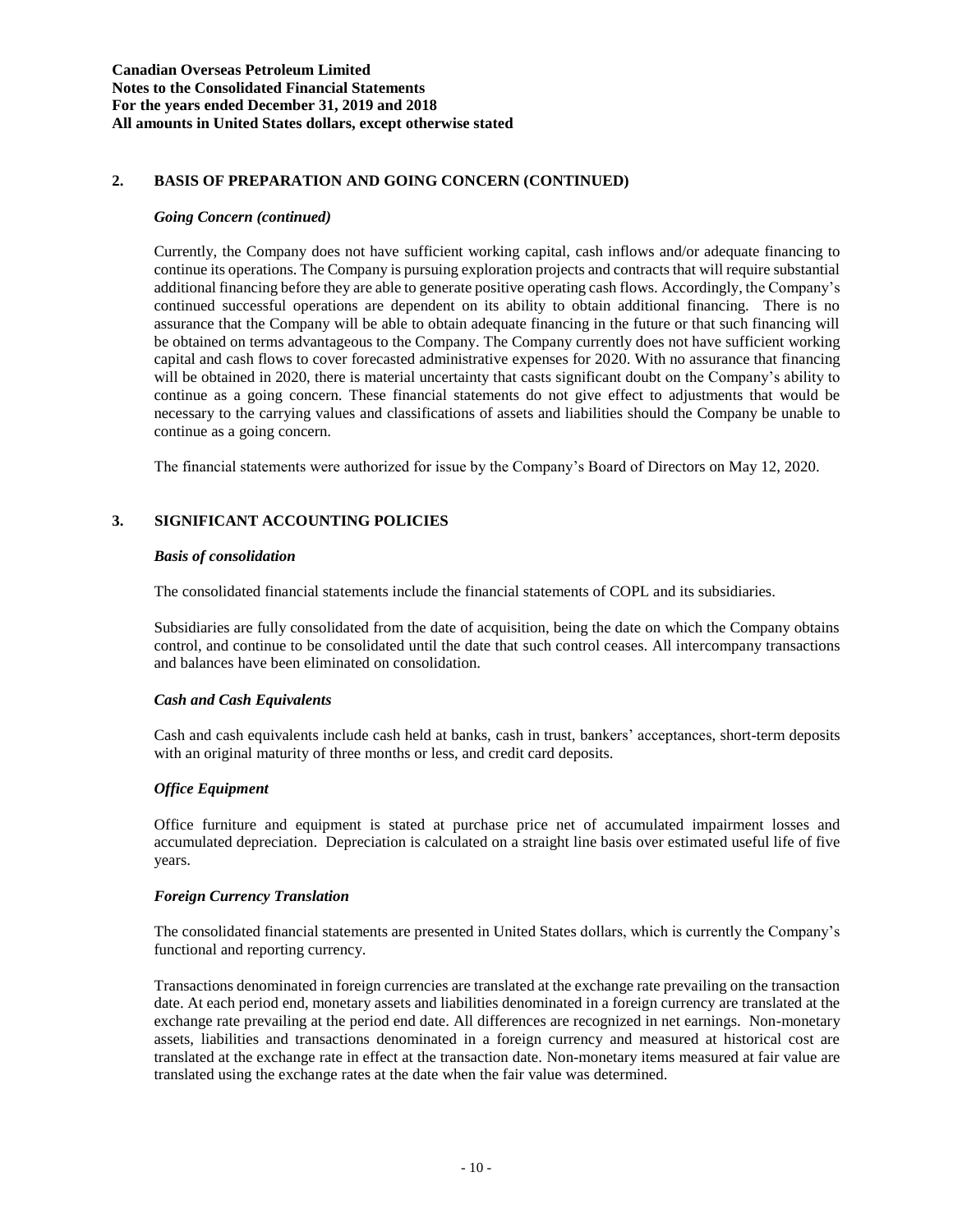#### *Foreign Currency Translation (continued)*

For the purpose of consolidation, assets and liabilities of foreign subsidiaries are translated from their functional currency to United States dollars using the exchange rate prevailing at the period end date. The statements of comprehensive loss and cash flows are translated using the average exchange rates for the period. Foreign exchange differences resulting from such transactions are recorded in Shareholders' Equity as accumulated other comprehensive loss.

# *Revenue Recognition*

The Company recognizes interest income as it is earned.

# *Pre-License Costs*

The Company expenses amounts incurred in the evaluation and development of potential business ventures until the related business arrangements are consummated. The costs incurred prior to the award of oil and gas licenses, concessions and other exploration rights are recognized as an expense in the period incurred.

#### *Joint Arrangements*

Certain of the Company's activities are conducted through joint arrangements in which two or more parties have joint control. A joint arrangement is classified as either a joint operation or a joint venture, depending on the rights and obligations of the parties to the arrangement.

Joint operations arise when the Company has a direct ownership interest in jointly controlled assets and obligations for liabilities. The consolidated financial statements include the Company's proportionate share of the assets, liabilities, revenues, expenses, and cash flows of this type of arrangement.

Joint ventures arise when the Company has rights to the net assets of the arrangement. For these arrangements the Company uses the equity method of accounting and recognizes initial and subsequent investments at cost, adjusting for the Company's share of the joint venture's income or loss, less dividends received thereafter. The transactions between the Company and the joint venture are assessed for recognition in accordance with IFRS.

Under the equity method, losses from the joint venture are applied against the carrying amount of the investment and any loans to the associate that are considered part of the net investment. When the Company's share of losses in a joint venture exceeds the Company's interest, the Company discontinues recognizing its share of future losses. The Corporation does not recognize further losses unless a legal or constructive obligation exists. If the joint venture subsequently reports profits, the entity resumes recognizing its share of those profits only after its share of the profits equals the share of losses not recognized. Revenue is only recorded when collection is reasonably assured.

Investments in joint ventures are tested for impairment whenever objective evidence indicates that the carrying amount of the investment many not be recoverable under the equity method of accounting. The impairment amount is measured as the difference between the carrying amount of the investment and the higher of its fair value less costs of disposal and its value in use. Impairment losses are reversed in subsequent periods if the amount of the loss decreases and the decrease can be related objectively to an event occurring after the impairment was recognized.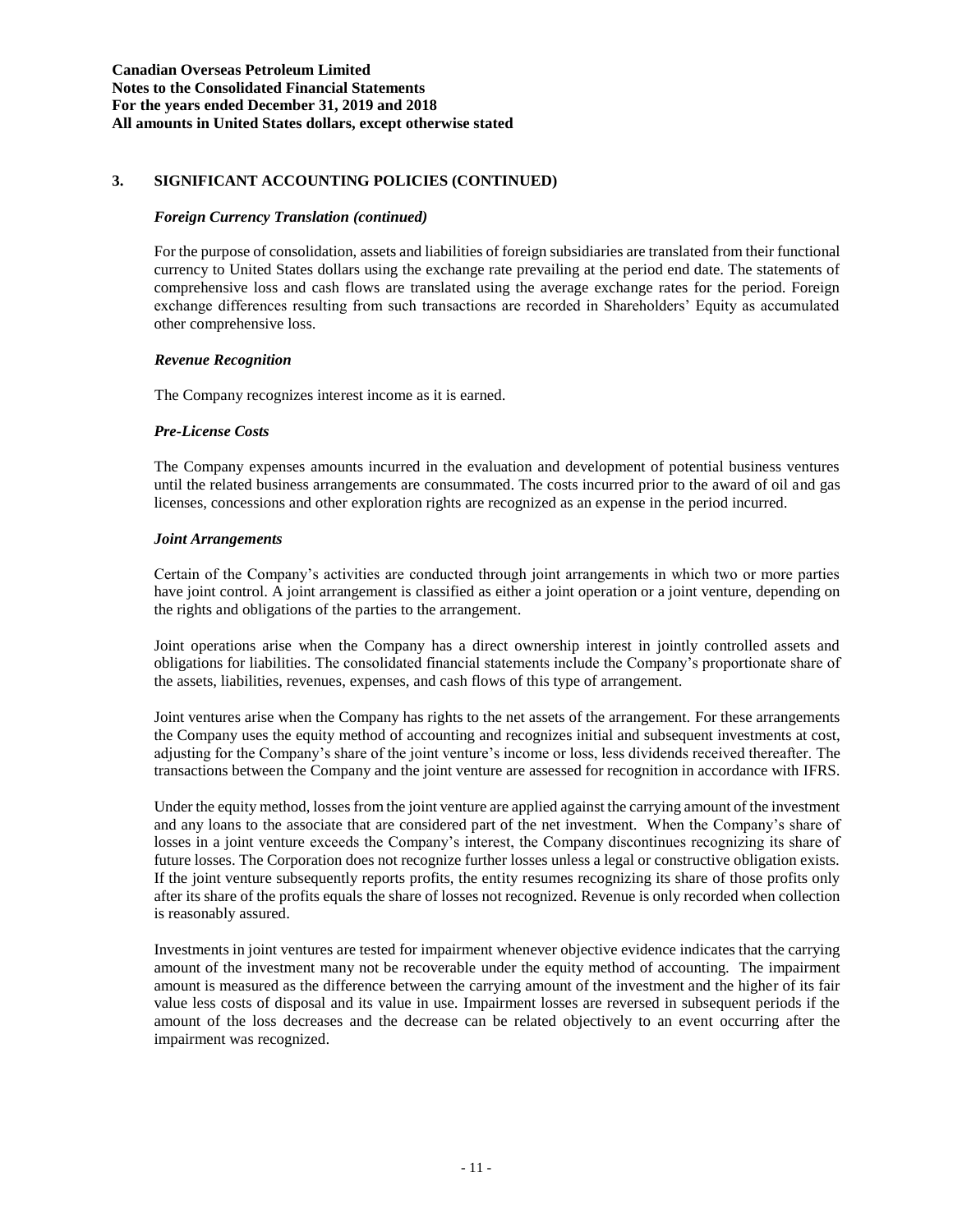#### *Stock-Based Compensation*

The Company issues equity-settled stock options to its employees, directors and consultants and follows the fair value method of accounting. A Black-Scholes option-pricing model is used to determine the fair value of the award at the time the options are granted. The related expense is charged to the consolidated statement of comprehensive loss with a corresponding increase in equity as contributed capital reserve over the vesting term. Consideration received on the exercise of an option is credited to share capital, along with the related stockbased compensation previously recognized in contributed capital reserve.

#### *Leases*

On January 1, 2019, the Company adopted IFRS 16 "Leases", which replaced IAS 17 "Leases". IFRS 16 eliminates the distinction between operating and financing leases and provides a single lessee accounting model that requires the lessee to recognize assets and liabilities for all leases on its balance sheet. Under IFRS 16, lessees must recognize a lease liability and a right-of-use asset for virtually all lease contracts. An optional exemption to recognize certain short-term leases and leases of low value can be applied by lessees. Leases to explore for or use oil or natural gas are specifically excluded from the scope of IFRS 16. For the lessor, the accounting remains essentially unchanged.

The Company has elected to adopt IFRS 16 using the modified retrospective approach on transition. Comparative information has not been restated and is reported under IAS 17. No leases met the criteria for recognition under IFRS 16 at January 1, 2019. The Company has used the following practical expedient as permitted by the standard:

- Exemption for short-term leases that have a remaining lease term of less than 12 months as at January 1, 2019 and low value leases.

Leases are recognized as right-of-use ("ROU") assets and a corresponding lease liability at the date on which the leased asset is available for use by the Company. Assets and liabilities arising from a lease are initially measured on a present value basis. Lease liabilities include the net present value of fixed payments. The leases have been measured at the present value of the lease payments, discounted using the Company's incremental borrowing rates at the date on which the leased asset is available for use. The incremental borrowing rate as at September 1, 2019 for the Company's office lease in Calgary, Canada was estimated at 3.63%.

Lease payments are allocated between the liability and finance costs. The finance cost is charged to net earnings over the lease term. The lease liability is measured at amortized cost using the effective interest method. It is remeasured when there is a change in the future lease payments arising from a change in an index or rate, if there is a change in the amount expected to be payable under a residual value guarantee or if there is a change in the assessment of whether the Company will exercise a purchase, extension or termination option that is within the control of the Company. When the lease liability is remeasured, a corresponding adjustment is made to the carrying amount of the asset or is recorded in the consolidated statements of comprehensive loss if the carrying amount of the asset has been reduced to zero.

The ROU asset is initially measured at cost, which comprises the initial amount of the lease liability, and is depreciated, on a straight-line basis, over the lease term. The asset may be adjusted for certain remeasurements of the lease liability and impairment losses.

In applying IFRS 16, the Company has applied the practical expedient identified in the standard in which shortterm leases and leases of low-value assets are not recognized on the balance sheet and lease payments are instead recognized in the statement of comprehensive loss as incurred.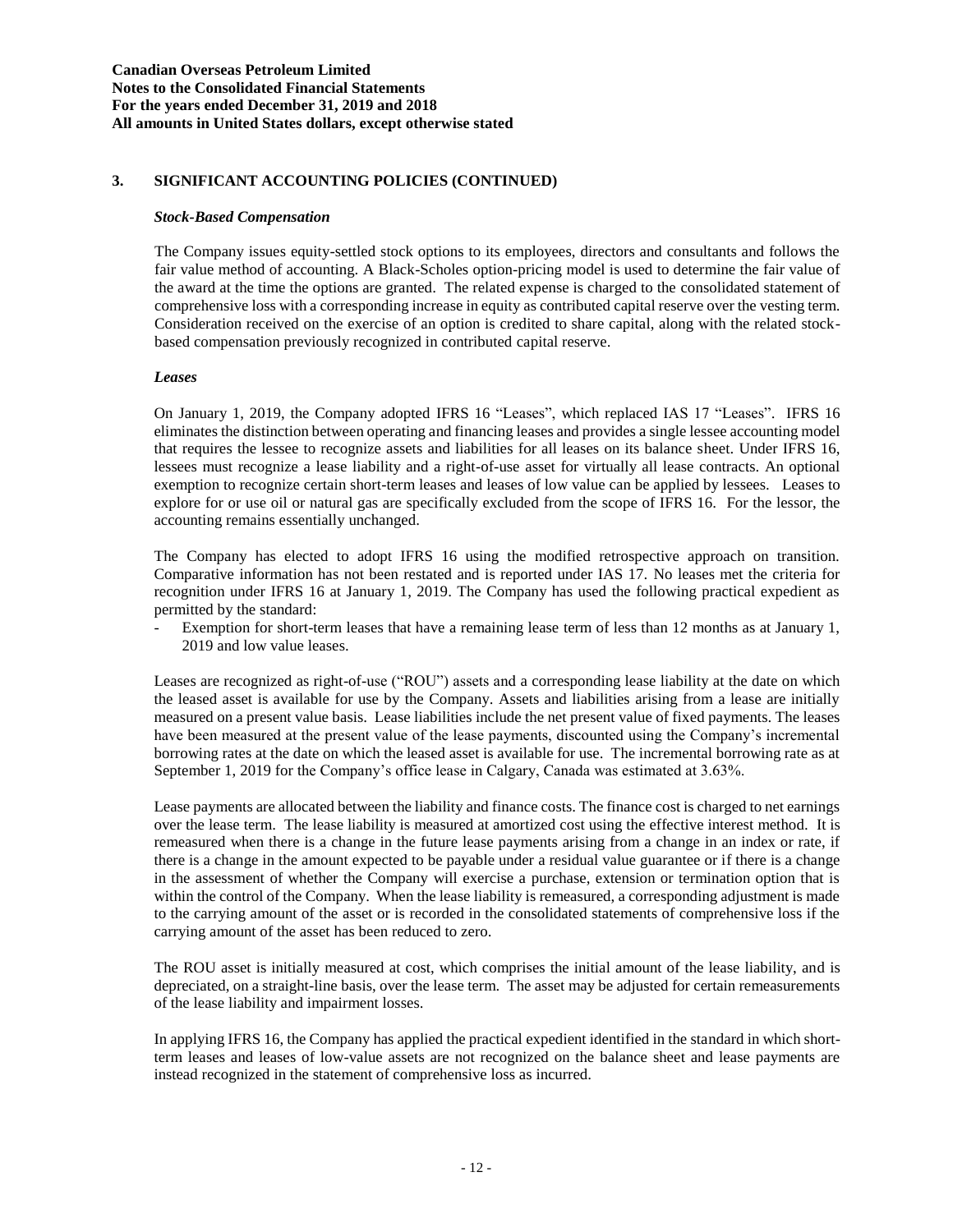#### *Per Share Data*

Basic net income (loss) per share is calculated using the weighted average number of shares outstanding during the year. The treasury stock method is used to calculate diluted earnings per share. This method assumes that only in-the-money stock options and warrants are exercised and that any proceeds would be used to purchase common shares at the average market price during the year.

#### *Financial Instruments*

Effective January 1, 2018, the Company adopted IFRS 9, which replaced the former multiple classifications and measurement models for financial assets and liabilities with a single model. The adoption of IFRS 9 did not result in any adjustments to the measurement of financial instruments, and no adjustment to retained earnings was required.

The adoption of IFRS 9 resulted in changes to the classification of some of the Company's financial assets but did not change the classification of the Company's financial liabilities. There was no difference in the measurement of these instruments under IFRS 9 due to the short-term and liquid nature of the financial assets.

Financial instruments are recognized initially at fair value plus any directly attributable transaction costs. Subsequent to initial recognition, financial instruments are measured, based on their classification, at fair value through profit and loss or at amortized cost.

Currently, the Company's financial instruments include cash and cash equivalents, current and long-term accounts receivable, accounts payable and accrued liabilities. The Company's financial instruments are classified as non-derivative instruments and are measure at amortized cost using the effective interest method less any impairment or expected credit loss.

Financial assets and liabilities are recognized when the Company becomes a party to the contractual provisions that define the instrument. Financial assets are derecognized when the rights to receive cash flow from the assets have expired or have been transferred and the Company has transferred substantially all risks and rewards of the ownership.

Financial assets and liabilities are offset and the net amount is reported in the consolidated balance sheet when there is a legally enforceable right to offset the recognized amounts and there is an intention to settle on a net basis or realize the asset and settle the liability simultaneously.

# *Deferred Income Tax*

The Company uses the liability method of accounting for income taxes, whereby deferred income tax assets and liabilities are recognized based on temporary differences between the tax basis of assets and liabilities and their carrying amount in the consolidated financial statements, and for unused tax loss carry-forwards.

Deferred tax assets and liabilities are measured using tax rates that have been enacted or substantively enacted at the statement of financial position date.

Deferred income tax assets are recognized only to the extent it is probable that taxable profit will be available to utilize the associated tax deductions.

Deferred income tax assets and deferred income tax liabilities are offset, if a legally enforceable right exists to offset current tax assets against current income tax liabilities and the deferred income taxes relate to the same taxable entity and the same tax jurisdiction.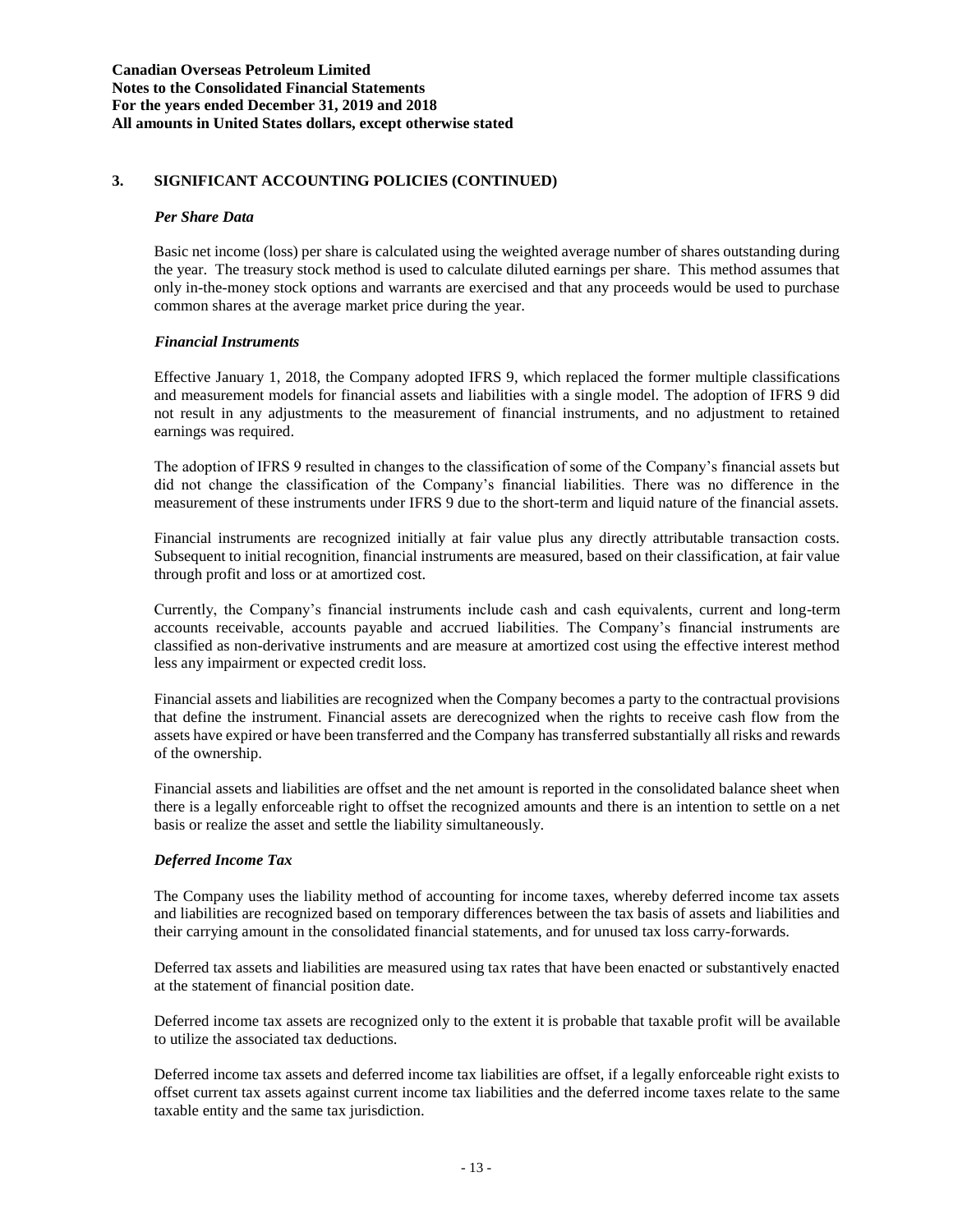#### *Significant accounting judgments and estimates*

The preparation of financial statements in accordance with IFRS requires management to make estimates and assumptions and to use judgment that affects the reported amounts of assets, liabilities, revenues and expenses. Estimates and judgments are continuously evaluated and are based on management's experience and other factors, including expectations of future events that are believed to be reasonable under the circumstances. Accordingly, actual results may differ from those estimated amounts and differences may be material.

In particular, significant areas of estimation uncertainty considered by management in preparing the consolidated financial statements are:

- Stock-based compensation and warrants the amounts recorded in respect of stock options granted and share purchase warrants granted are based on the Company's estimation of their fair value, calculated using assumptions regarding the life of the option or warrant, interest rates and volatility. By their nature, these estimates and assumptions are subject to uncertainty, and the actual fair value of options or warrants may differ at any time;
- Impairment of assets financial assets and office equipment are assessed for impairment annually and when circumstances suggest that the carrying amount might exceed the recoverable amount. These calculations require the use of estimates and assumptions and are subject to change as new information becomes available;
- Impairment of investment in joint venture After application of the equity method, the net investment in joint venture is assessed for impairment annually and when circumstances suggest that the carrying amount might exceed the recoverable amount. The Company assesses whether it is necessary to recognize any additional impairment loss with respect to its net investment in the joint venture or any other amount that does not constitute part of the net investment. These estimates include the market, economic, legal and political environment in which the joint venture operates, as well as changes in the joint venture's financial condition. Any reversal of impairment losses is recognized to the extent that the recoverable amount of the investment subsequently increases;
- Incremental borrowing rate the incremental borrowing rates are based on judgments including the Company's own credit risk, economic environment, term, currency and risks specific to the underlying assets. The carrying balance of the right-of-use assets, lease liabilities, and the resulting depreciation and amortization and finance expenses may differ due to changes in the market conditions and lease term.
- Deferred income tax management assesses the likelihood that deferred income tax assets will be realized from future taxable earnings, and the amount of which is subject to measurement uncertainty; and
- Provisions, commitments and contingent liabilities amounts recorded as provisions and amounts disclosed as commitments and contingent liabilities are estimated based on the terms of the related contracts and management's best knowledge at the time of issuing the consolidated financial statements. The actual results ultimately may differ from those estimates as future confirming events occur.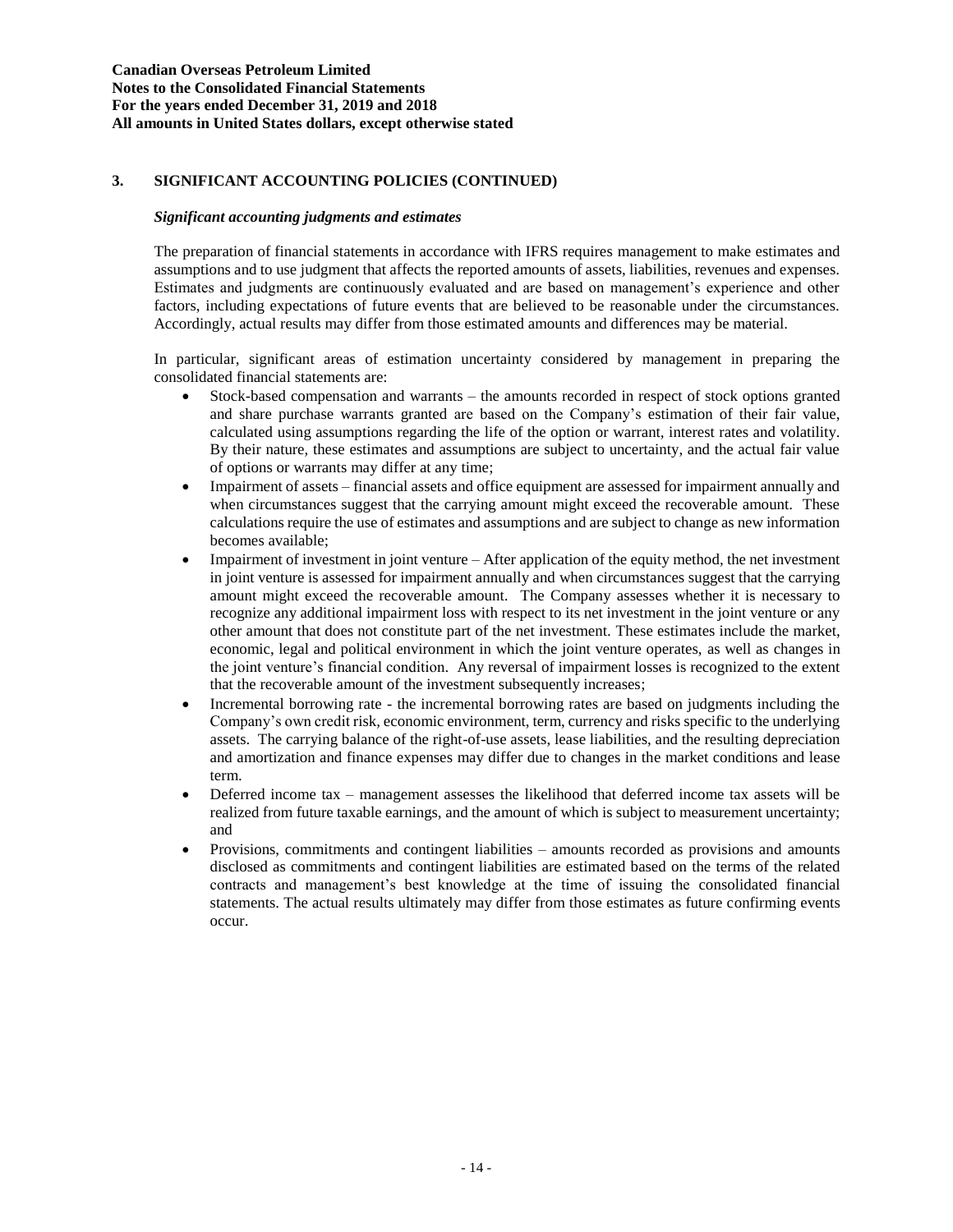#### *Significant accounting judgments and estimates (continued)*

Significant judgments are involved in the determination of the functional currency of the subsidiaries and the time when exploration and evaluation projects are complete and the technical feasibility and commercial viability of extracting oil or gas are demonstrable for the project or there is no prospect of a positive outcome for the project. Determining the type of joint arrangement as either a joint operation or a joint venture is based on management's determination of whether it has joint control over another entity and considerations include assessment of contractual agreements for unanimous consent of the parties on decision making of relevant activities. Once classified as a joint arrangement, management assesses whether it is structured through a separate vehicle and whether the legal form and contractual arrangements give the entity the direct right to the assets and obligations for the liabilities within the normal course of business, as well as the entity's rights to the economic benefit of assets and its involvement and responsibility for settling liabilities associated with the arrangement.

#### *Future Accounting Standards*

#### *IFRS 3 Business Combinations*

Amendments to IFRS 3 Business Combinations ("IFRS 3 amendments") with a mandatory effective date of January 1, 2020 will be adopted by the Company in 2020. The amendments are intended to assist entities to determine whether a transaction should be accounted for as a business combination or as an asset acquisition. Specifically, these amendments:

- Clarify the minimum requirements for a business, whereby at minimum, an input and a substantive process that together significantly contribute to the ability to create output must be present;
- Remove the assessment of whether market participants are capable of replacing any missing elements so that the assessment is based on what has been acquired in its current state and condition, rather than on whether market participants are capable of replacing any missing elements, for example, by integrating the acquired activities and assets;
- Add guidance to help entities assess whether an acquired process is substantive, which requires more persuasive evidence when there are no outputs, because the existence of outputs provides some evidence that the acquired set of activities and assets is a business;
- Narrow the definition of outputs to focus on goods or services provided to customers, investment income or other income from ordinary activities; and
- Introduce an optional fair value concentration test, that can be applied on a transaction-by-transaction basis, to permit a simplified assessment of whether an acquired set of activities and assets are not a business. The concentration test is met if substantially all of the fair value of the gross assets acquired is concentrated in a single identifiable asset or group of similar identifiable assets.

# **4. CASH AND CASH EQUIVALENTS**

| (\$000's)            | <b>December 31, 2019</b> | December 31, 2018 |
|----------------------|--------------------------|-------------------|
| Cash                 | -44                      | 1.768             |
| Credit card deposits | 31                       | 88                |
|                      | 75                       | 1,856             |

Cash balances earn interest, whenever possible, at floating rates based on daily bank deposit rates.

Credit card deposits are bank deposits that cover the maximum credit limit available for corporate credit cards. The fair value of cash and cash equivalents was \$0.08 million as at December 31, 2019 (\$1.9 million as at December 31, 2018). The Company deposits its cash with reputable Canadian and Bermuda banks. The Company did not have any overdraft facilities in place as at December 31, 2019, and December 31, 2018.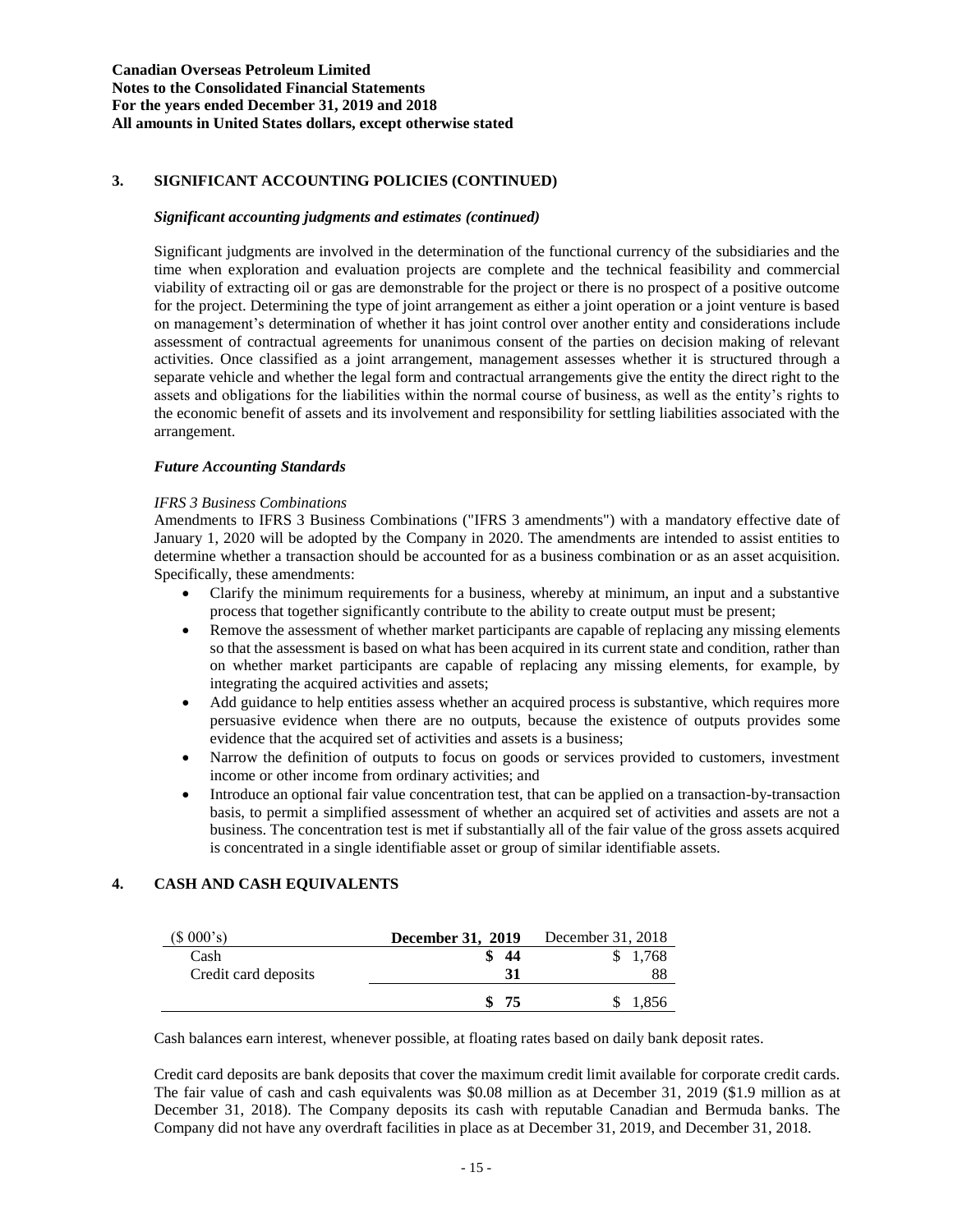# **5. INVESTMENT IN JOINT VENTURE**

The Company currently holds a 50% interest in a jointly controlled entity, ShoreCan, focusing on acquisitions of upstream oil and gas exploration, development and producing assets in sub-Saharan Africa. The determination of ShoreCan as a joint venture was based on ShoreCan's structure through a separate legal entity whereby neither the legal form nor the contractual arrangement give the owners rights to the assets and obligations for the liabilities within the normal course of business, nor does it give the rights to the economic benefits of the assets or responsibility for settling liabilities associated with the arrangement.

The Company and its joint venture partner signed a funding agreement, effective October 24, 2014 (the "Funding Agreement") providing financial support as needed in proportion to its interest (50% each) in ShoreCan for ShoreCan's expenses and obligations. The Funding Agreement does not impose any guarantees from the Company and/or its joint venture partner. Amounts advanced to ShoreCan under the terms of the Funding Agreement are unsecured and payable on or before October 24, 2020 contingent upon ShoreCan generating its own cashflows. Interest is charged monthly at an annual rate of 3.0% above 12 month USD LIBOR.

From time to time the Company or its joint venture partner pay for ShoreCan's general and administrative expenses on behalf of the other partner. As at December 31, 2019, the Company had a receivable from its joint venture partner in respect of overpaid ShoreCan expenses of \$0.2 million (2018 - \$0.2 million). The balance is classified as a financial asset carried at amortized cost. The balance is classified as long term as it is not expected to be collected in the next 12 months. The balance is presented on an undiscounted basis as the joint venture agreements do not specify any repayment terms and there are no provisions in the agreements for the payment of interest on outstanding balances.

# *Nigeria*

On September 13, 2016, ShoreCan closed an acquisition of 80% of the issued share capital of Essar Exploration and Production Limited (Nigeria) ("Essar Nigeria"), a company which sole asset is a 100% interest in exploration license OPL 226 offshore Nigeria. ShoreCan paid a cash consideration of \$0.25 million and as part of the shareholder agreement, ShoreCan has agreed to cover the funding of Essar Nigeria's operations. As a party to a Production Sharing Contract ("PSC") signed with Nigerian National Petroleum Corporation ("NNPC") for OPL 226, Essar Nigeria is required to seek NNPC's consent for the transaction. The respective application has been made and the parties to the transaction are awaiting NNPC's reply. On October 2, 2018, NNPC granted a conditional approval of a twenty four months extension of the Phase-1 exploration period until October 1, 2020. The extension is subject to certain conditions, including submission of a performance bond of \$7 million that is required further to the PSC, to cover the Phase-1 exploration period work program at OPL 226. ShoreCan is planning to provide security for the performance bond, underwritten by a Nigerian Bank as required to be provided by Essar Nigeria, once additional financing has been completed.

In addition, ShoreCan has committed to invest up to a maximum of \$80 million into Essar Nigeria in the form of an interest-free shareholder loan. The funds will be used for Essar Nigeria operations and in particular, to cover work program obligations, including the costs of drilling one well under Phase-1 of the PSC.

In 2017, three ShoreCan representatives were appointed Directors of Essar Nigeria, gaining a majority on the Essar Nigeria board and legal control over Essar Nigeria. ShoreCan has assessed that the transaction does not meet criteria of a business acquisition as Essar Nigeria is in exploration/development stage. ShoreCan assessed the investment based on the fair values of Essar Nigeria's assets and liabilities upon obtaining control over Essar Nigeria. ShoreCan estimated a fair value of the Essar Nigeria loan to its previous parent at \$6 million (as compared to the loan face value of \$62.7 million as presented in Essar Nigeria audited financial statements as at December 31, 2016) as the shareholding agreement with Essar Nigeria provides for the repayment of this loan from anticipated future production. The loan is an interest free shareholder loan. Non-controlling interest ("NCI"), was recognized at the NCI proportionate share of net assets acquired.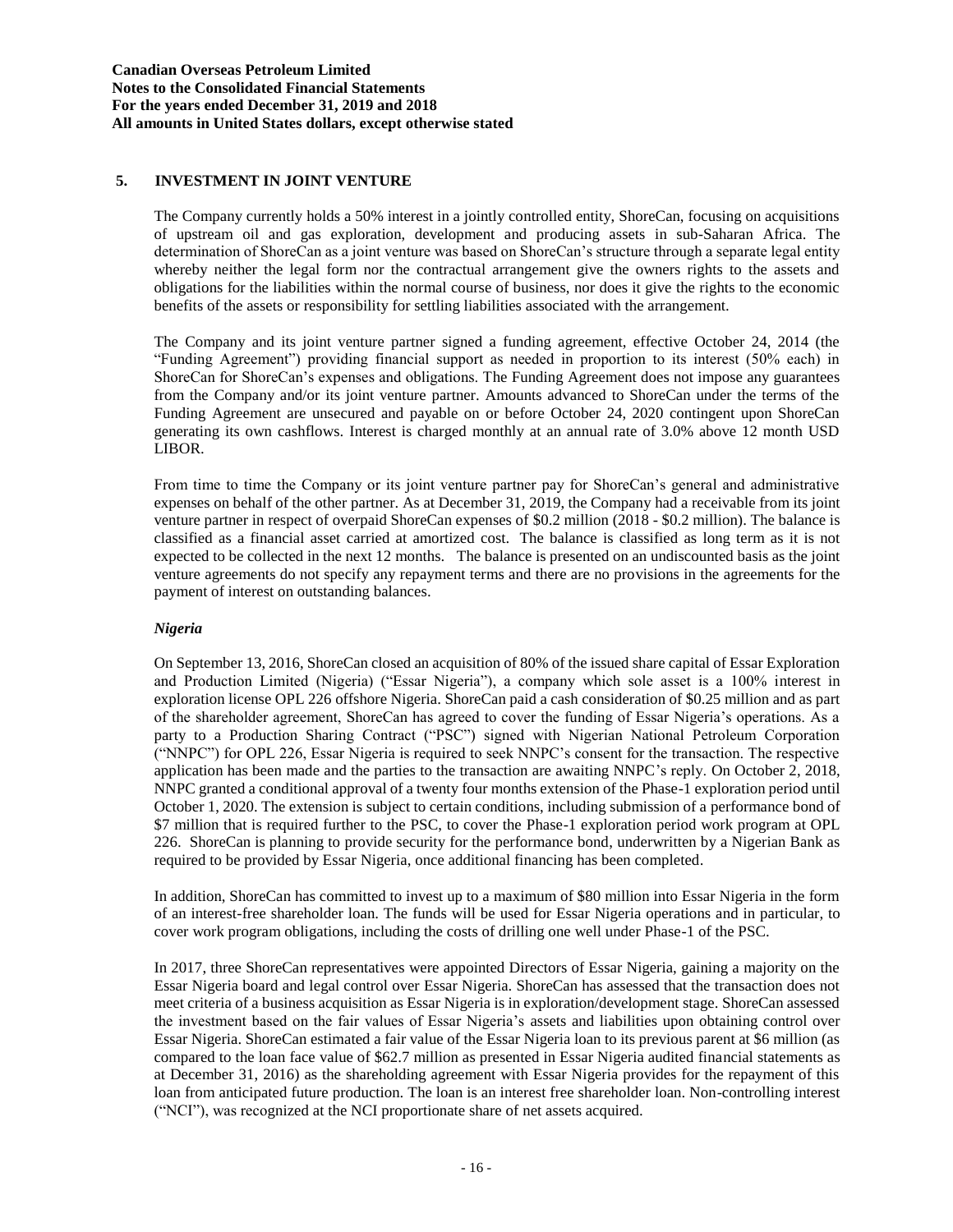# **5. INVESTMENT IN JOINT VENTURE (CONTINUED)**

#### *Nigeria (continued)*

As at the date of filing these financial statements, COPL has not provided any guarantee in respect of obligations, commitments and/or losses of either ShoreCan or Essar Nigeria.

During the year ended December 31, 2019 the Company and its subsidiaries charged ShoreCan management and technical services of \$1.4 million (2018 - \$1.8 million), including \$0.5 million of costs that were allocated to exploration and evaluation assets  $(2018 - $0.5 \text{ million})$  and charged an interest expense of \$0.6 million (2018- \$0.5 million).

As at December 31, 2019, the Company had non-current receivables of \$11.8 million due from ShoreCan under the terms of the Funding Agreement (December 31, 2018 - \$9.8 million).

In 2019 and in prior years, the Company's share of ShoreCan's losses exceeded the Company's net investment of \$1,000 for the year ended December 31, 2019 (December 31, 2018 - \$43,000). Accordingly, under the equity method, the Company recognized loss on investment in ShoreCan of \$1,000 for the year ended December 31, 2019 (2018 - \$43,000).

#### **Reconciliation of carrying amount of net investment in joint venture:**

|                                                | 2019 | 2018 |
|------------------------------------------------|------|------|
| Carrying amount – Opening, January 1           |      |      |
| Increases in net investment in joint venture   |      |      |
| during the period                              |      | 43   |
| Loss recognized on investment in joint venture |      | (43  |
| Carrying amount – Ending, December 31          |      |      |

# **6. RIGHT OF USE ASSETS**

| (\$000's)                                 | December 31, | December 31, |
|-------------------------------------------|--------------|--------------|
|                                           | 2019         | 2018         |
| Cost, beginning of the period             | \$           |              |
| Increase in right-of-use assets           | 312          |              |
| Cost, end of the period                   | 312          |              |
| Accumulated depreciation,                 |              |              |
| beginning of the period                   |              |              |
| Depreciation                              | (21)         |              |
| Accumulated depreciation, end of          |              |              |
| the period                                | (21)         |              |
| Net carrying amount, beginning of         |              |              |
| the period                                | \$           |              |
| Net carrying amount, end of the<br>period | 291          |              |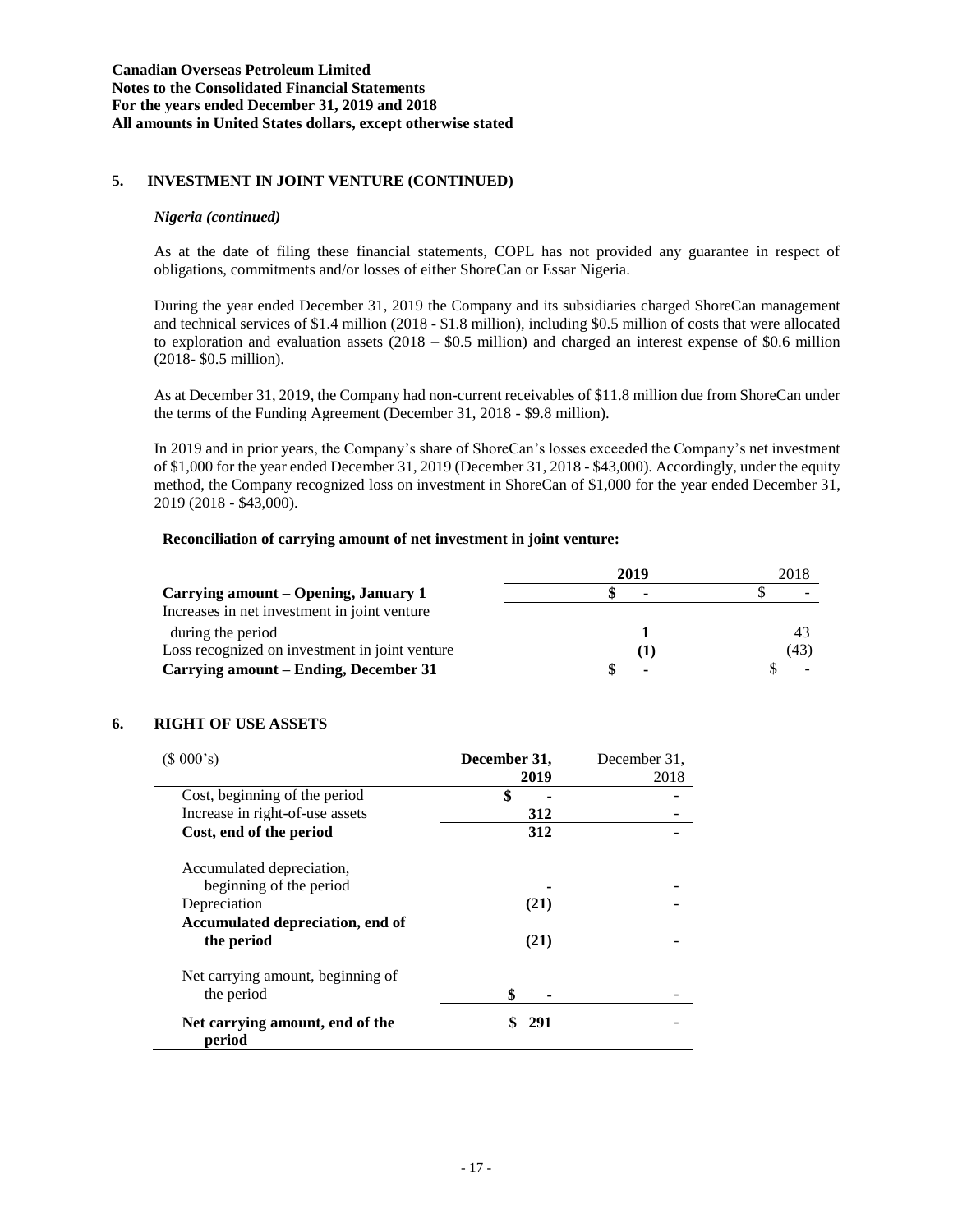# **6. RIGHT OF USE ASSETS (CONTINUED)**

As at December 31, 2019, the Company recorded \$0.3 million of right-of-use assets in respect of the office lease that was renewed effective September 1, 2019 (December 31, 2018 - \$ nil). The Company depreciates its right-of-use assets on a straight-line basis over the term of the lease contract of five years.

# **7. LEASE OBLIGATIONS**

The Company's office lease obligations for the period ended December 31, 2019 were as follows:

| (\$000's)                    | December 31,<br>2019 |
|------------------------------|----------------------|
| As at January 1, 2019        | \$                   |
| <b>Additions</b>             | 309                  |
| Reduction in lease liability | (3)                  |
| Foreign exchange translation |                      |
| As at December 31, 2019      | 315                  |
| Current portion              | 45<br>S              |
| Long-term portion            | 270                  |

The Company's lease obligations relate to its office in Calgary, Canada. The lease obligations have been measured at the present value of the lease payments, discounted using the Company's incremental borrowing rate of 3.63% as at December 31, 2019. No payments of principal or interest were made during the year ended December 31, 2019 related to the above lease.

The Company's previous office leases met the definition of a lease, but were not recognized as lease liabilities as they were exempt under the short-term lease practical expedient. For the year ended December 31, 2019, the Company expensed \$260,000 in respect of previous office lease that was in place until August 31, 2019.

| (\$000's)                         | December 31,<br>2019 |
|-----------------------------------|----------------------|
| Less than 1 year                  | 56<br>\$             |
| $1-5$ years                       | 289                  |
| <b>Total lease payments</b>       | 345                  |
| Amounts representing interest     | (30)                 |
| <b>Present value of net lease</b> |                      |
| payments                          | 315                  |
| Less: Current portion             | 45<br>S              |
| Long-term portion                 | \$<br>270            |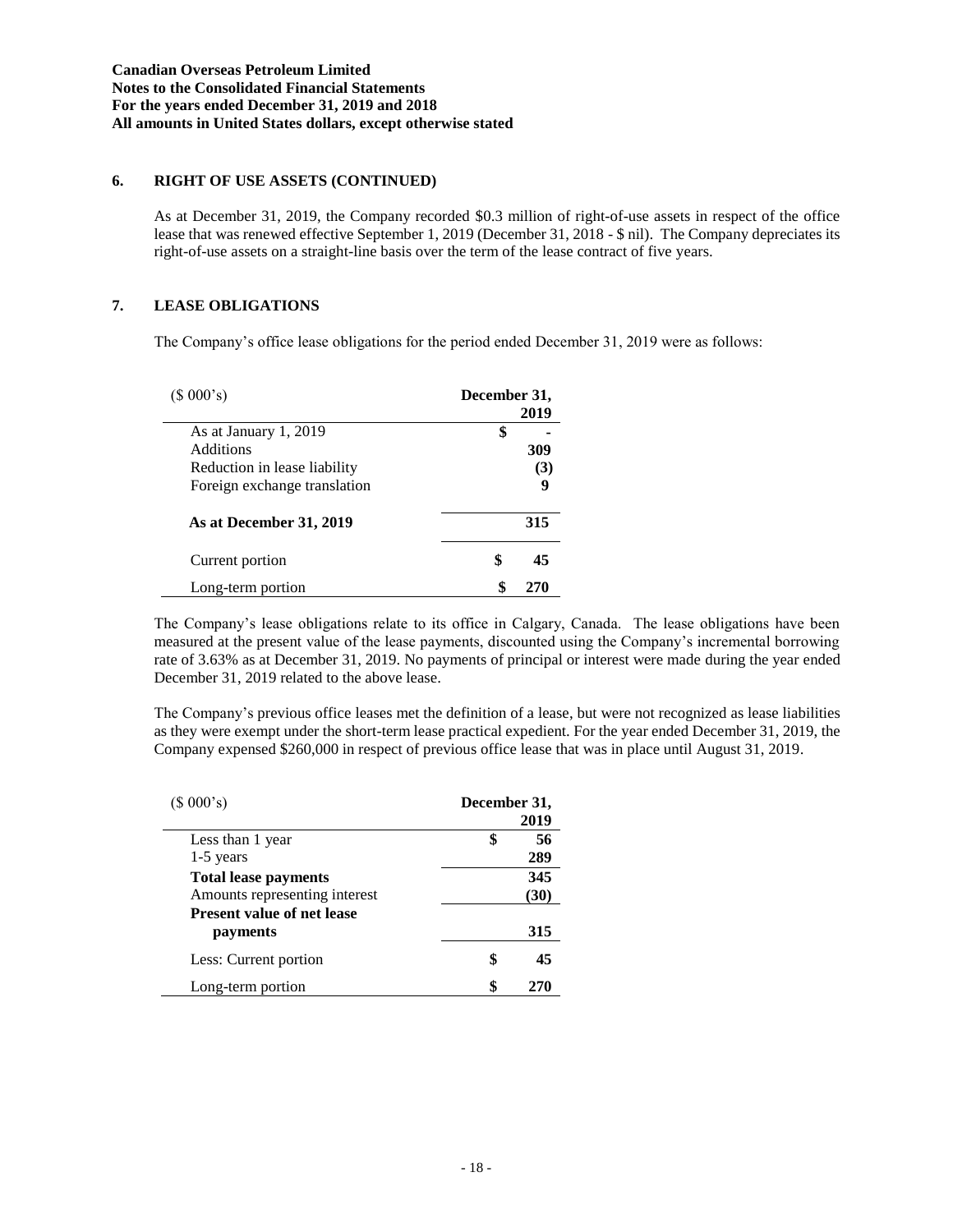# **8. ACCOUNTS PAYABLE AND ACCRUED LIABILITIES**

| (\$000's)                           | December 31, 2019 | December 31, 2018 |
|-------------------------------------|-------------------|-------------------|
| Trade payables                      | 551               | 139               |
| Unpaid salaries and directors' fees | 641               |                   |
| Accrued liabilities                 | 223               | 190               |
| Other                               |                   |                   |
| <b>Total</b>                        | 1.424             |                   |

Subsequent to December 31, 2019, the total amount of outstanding 2019 Directors' fees of \$441,000 was waived further to a Board resolution dated March 26, 2020.

# **9. SHARE CAPITAL**

# **a) Authorized and Issued Common Shares**

#### Authorized

An unlimited number of common voting shares (the "Common Shares") without nominal or par value and an unlimited number of preferred shares, issuable in series.

#### Issued

The issued share capital is as follows:

|                                                           | Number of<br><b>Common Shares</b> | Amount<br>(000's) |
|-----------------------------------------------------------|-----------------------------------|-------------------|
| Balance, January 1, 2018                                  | 1,523,139,350                     | \$133,650         |
| Issued pursuant to UK August Placing (i)                  | 895,523,000                       | 3,891             |
| Issued pursuant to Private Placement (ii)                 | 41,310,913                        | <b>180</b>        |
| Issued as a payment of introduction fee (iii)             | 26,779,200                        | 107               |
| Share issue costs                                         |                                   | (886)             |
| <b>Balance, December 31, 2018</b>                         | 2,486,752,463                     | \$136,942         |
| Issued pursuant to UK June Placing $-$ First Tranche (iv) | 429,200,000                       | 545               |
| Issued pursuant to UK June Placing – Second Tranche (iv)  | 67,800,000                        | 86                |
| Issued pursuant to UK September Placing (v)               | 500,000,000                       | 618               |
| Share issue costs                                         |                                   | (331)             |
| Fair value of warrants that expired unexercised (Note 9b) |                                   | 227               |
| <b>Balance, December 31, 2019</b>                         | 3,483,752,463                     | 138,087<br>\$     |

(i) On August 31, 2018, further to a UK prospectus, the Company closed a placing of 895,523,000 Common Shares at a price of GBP 0.00335 (\$0.0043) for gross proceeds of GBP 3.0 million (\$3.9 million) (the "UK August Placing"). The broker was paid a cash commission of GBP 0.2 million (\$0.2 million) representing approximately 6.0% of the gross proceeds of the UK August Placing. Other expenses (mainly legal and finders' fees) amounted to approximately GBP 0.3 million (\$0.5 million). The Company used net proceeds from the UK August Placing of approximately \$3.2 million to finance its administrative expenses.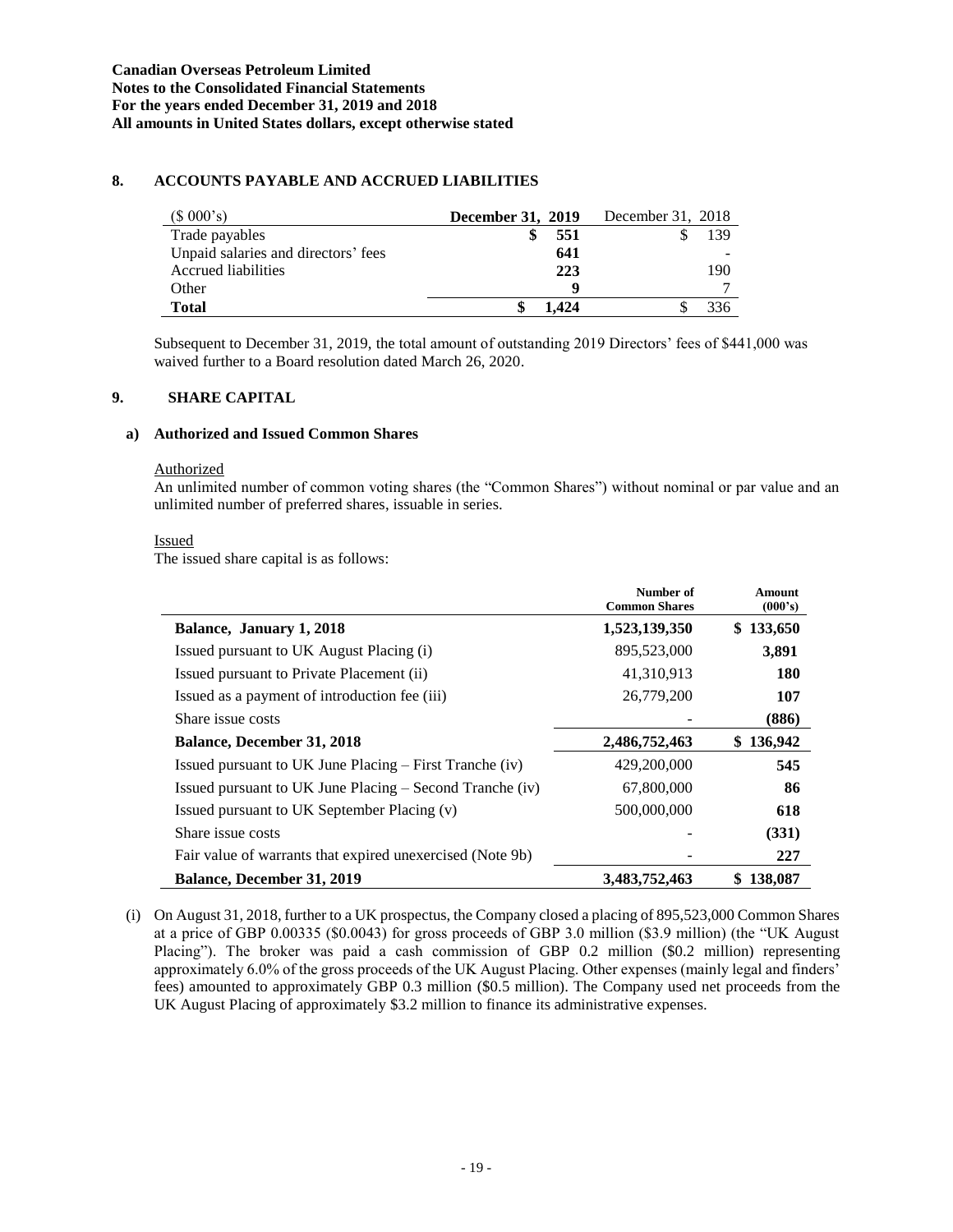#### **a) Authorized and Issued Common Shares (continued)**

In connection with the UK August Placing, the Company also issued 53,731,380 warrants to its broker (the "Broker's Warrants") as compensation warrants. Each Broker's Warrant entitles the holder thereof to purchase one Common Share of the Company at an exercise price of GBP 0.00335 (\$0.0043) per Common Share on or before August 30, 2020. The fair value of the Broker's Warrants estimated at \$103,000 (using a Black-Scholes option pricing model) was recognized as equity and netted against proceeds from UK August Placing (as share issued costs).

The following assumptions were used for Black-Scholes option pricing model to estimate the fair value of the Broker's Warrants at the date of issue:

|                                  | August 31,<br>2018 |
|----------------------------------|--------------------|
| Risk-free interest rate          | 0.73%              |
| Weighted average life<br>(years) | 2.0                |
| Expected volatility              | 90%                |
| Expected dividend yield          | 0%                 |

- (ii) On September 19, 2018 and September 20, 2018, the Company closed a Private Placement and issued in total 41,310,913 Common Shares at a price of GBP 0.00335 (\$0.0043) to the Company's directors and employees for gross proceeds of approximately GBP 0.14 million (\$0.18 million).
- (iii) In addition, on September 19, 2018, the Company issued 26,779,200 Common Shares as a payment for an introduction fee related to the UK August Placing. Accordingly, the Company recognized GBP 0.1 million (\$0.1 million), being the fair value of these shares as at the grant date, as an addition to share capital and an addition to share issue cost related to the UK August Placing.
- (iv) On June 5, 2019, the Company closed a first tranche of a placing in the UK of 429,200,000 Common Shares at a price of GBP 0.001 (\$0.0013) for gross proceeds of GBP 0.4 million (\$0.5 million) (the "UK June Placing – First Tranche"). On June 24, 2019, the Company closed a second tranche of the same placing of 67,800,000 Common Shares at a price of GBP 0.001 (\$0.0013) for gross proceeds of GBP 0.07 million (\$0.09 million) (the "UK June Placing – Second Tranche"). The broker was paid a cash commission of GBP 0.03 million (\$0.04 million) representing 6.0% of the gross proceeds of the UK June Placing. Other expenses (mainly legal, stock exchange and regulatory fees) amounted to approximately GBP 0.2 million (\$0.2 million). The Company used net proceeds from the UK June Placing of approximately \$0.4 million to finance its administrative expenses.

In connection with the UK June Placing, the Company also issued 4,970,000 warrants to its broker (the "June 2019 Broker's Warrants") as compensation warrants. Each June 2019 Broker's Warrant entitles the holder thereof to purchase one Common Share of the Company at an exercise price of GBP 0.0015 (\$0.0019) per Common Share on or before June 4, 2021. The fair value of the June 2019 Broker's Warrants estimated at \$2,000 (using a Black-Scholes option pricing model) was recognized as equity and netted against proceeds from UK June Placing (as share issue costs).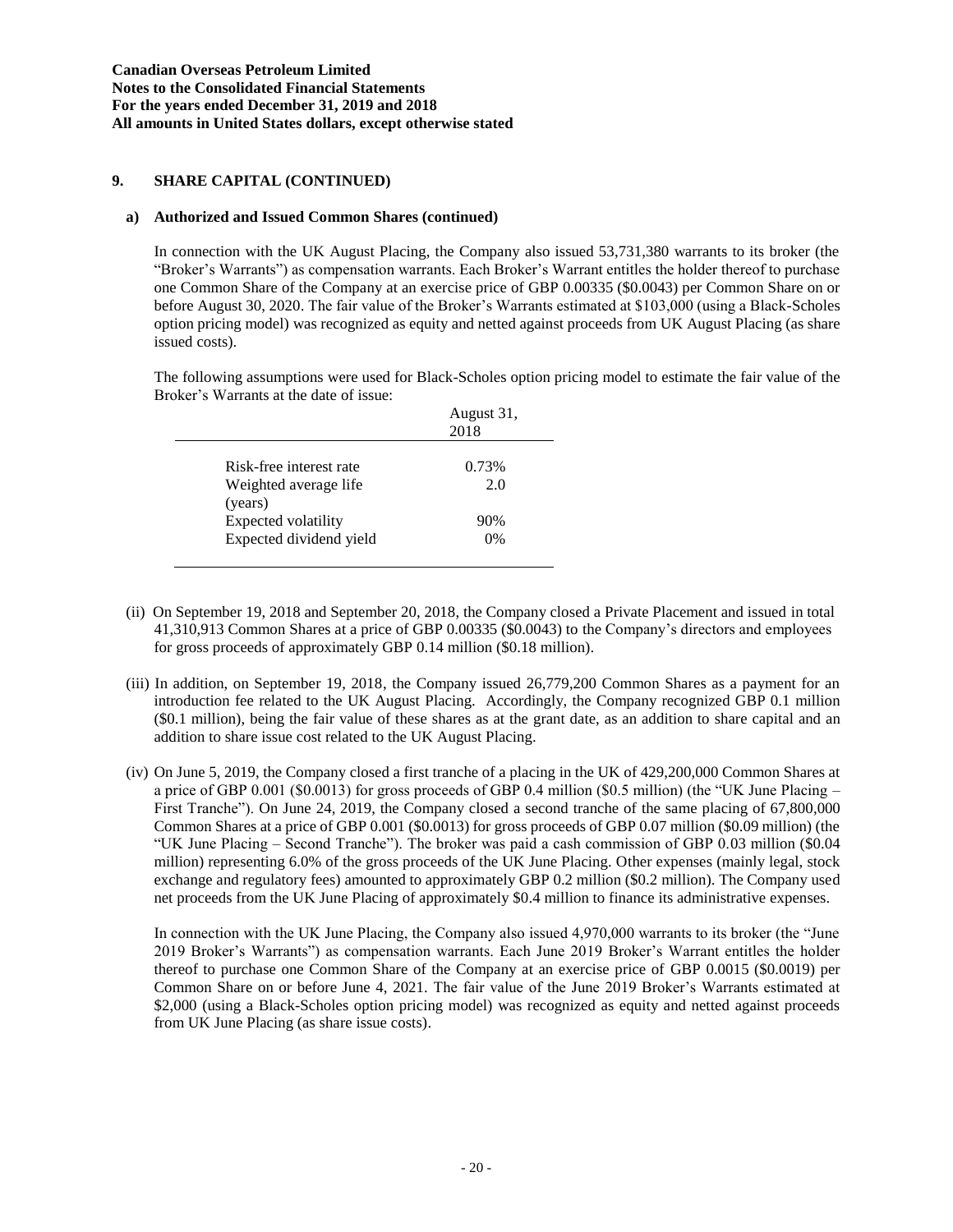#### **a) Authorized and Issued Common Shares (continued)**

The following assumptions were used for Black-Scholes option pricing model to estimate the fair value of the Broker's Warrants at the date of issue:

|                               | June 5, 2019 |  |
|-------------------------------|--------------|--|
|                               |              |  |
| Risk-free interest rate       | 0.58%        |  |
| Weighted average life (years) | 2.0          |  |
| Expected volatility           | 90%          |  |
| Expected dividend yield       | 0%           |  |

**(v)** On September 4, 2019, the Company closed another placing in the UK of 500,000,000 Common Shares at a price of GBP 0.001 (\$0.0012) for gross proceeds of GBP 0.5 million (\$0.6 million) (the "UK September Placing"). The broker was paid a cash commission of GBP 0.03 million (\$0.04 million) representing 6.0% of the gross proceeds of the UK September Placing. Other expenses (mainly legal and stock exchange fees) amounted to approximately GBP 0.04 million (\$0.05 million). The Company is using net proceeds from the UK September Placing of approximately \$0.5 million to finance its administrative expenses.

In connection with the UK September Placing, the Company also issued 5,000,000 warrants to its broker (the "September 2019 Broker's Warrants") as compensation warrants. Each September 2019 Broker's Warrant entitles the holder thereof to purchase one Common Share of the Company at an exercise price of GBP 0.0015 (\$0.0018) per Common Share on or before September 3, 2021. The fair value of the September 2019 Broker's Warrants estimated at \$2,000 (using a Black-Scholes option pricing model) was recognized as equity and netted against proceeds from UK September Placing (as share issue costs).

The following assumptions were used for Black-Scholes option pricing model to estimate the fair value of the Broker's Warrants at the date of issue:

|                               | September 4,<br>2019 |  |
|-------------------------------|----------------------|--|
| Risk-free interest rate       | 0.36%                |  |
| Weighted average life (years) | 2.0                  |  |
| Expected volatility           | 90%                  |  |
| Expected dividend yield       | 0%                   |  |
|                               |                      |  |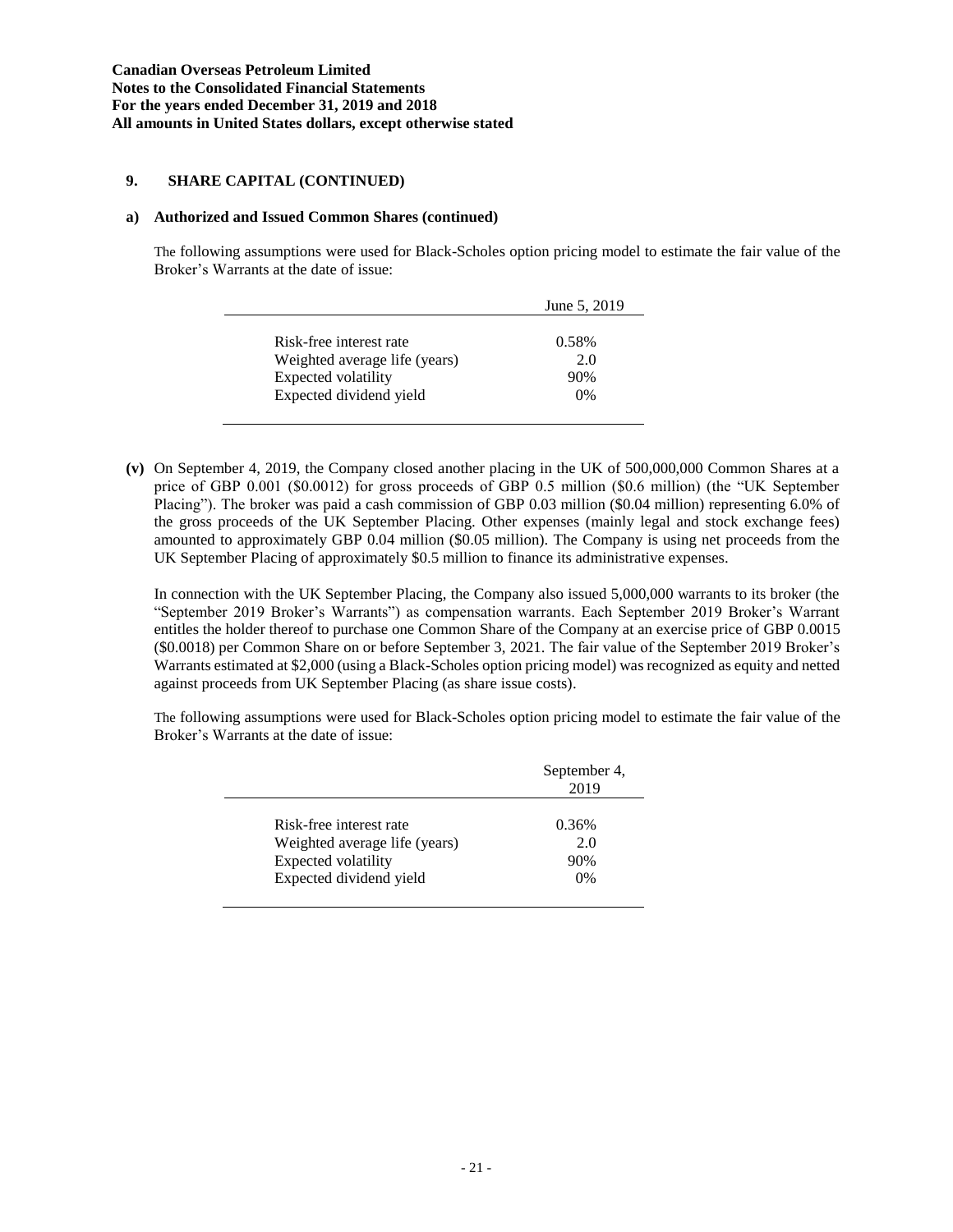#### **b) Warrants**

A summary of the Company's share purchase warrants outstanding at December 31, 2019 is as follows:

| (\$000's)                                                               | Number of<br><b>Warrants</b> | Weighted<br>Average<br><b>Exercise Price*</b> | Fair<br>Value of<br><b>Warrants</b> | <b>Expiry Date</b>                     |
|-------------------------------------------------------------------------|------------------------------|-----------------------------------------------|-------------------------------------|----------------------------------------|
| Balance, January 1, 2018                                                | 174,032,188                  | \$0.053                                       | \$                                  |                                        |
| Reclassification of June and October 2017<br>Broker's Warrants (9a (i)) |                              |                                               | 227                                 | (June 12, 2019 to<br>October 16, 2019) |
| Issued August 2018 UK Placing                                           | 53,731,380                   | 0.004                                         | 103                                 | August 30, 2020                        |
| Broker's Warrants (9a (i))                                              |                              |                                               |                                     |                                        |
| Expired 2016 Non-Brokered Warrants                                      | (14,605,000)                 | 0.069                                         |                                     | April 28, 2018                         |
| Expired 2016 Finder's Warrants                                          | (1,177,114)                  | 0.051                                         |                                     | April 28, 2018                         |
| Expired 2016 Broker's Warrants                                          | (99,016,868)                 | 0.075                                         |                                     | May 3, 2018                            |
| Expired 2016 Agents' Warrants                                           | (5,233,206)                  | 0.055                                         |                                     | May 3, 2018                            |
| Balance, December 31, 2018                                              | 107,731,380                  | \$0.006                                       | \$<br><b>330</b>                    | (June 12, 2019 to<br>August 30, 2020)  |
| Issued June 2019 UK Placing                                             | 4,970,000                    | 0.0019                                        | $\mathbf{2}$                        | June 4, 2021                           |
| Broker's Warrants (9 a (iv))                                            |                              |                                               |                                     |                                        |
| Expired June 2017 Broker's Warrants                                     | (39,000,000)                 | 0.0064                                        | (179)                               | June 12, 2019                          |
| Issued September 2019 UK Placing                                        | 5,000,000                    | 0.0018                                        | $\mathbf{2}$                        | September 3, 2021                      |
| Broker's Warrants $(9 a (v))$                                           |                              |                                               |                                     |                                        |
| Expired October 2017 Broker's Warrants                                  | (15,000,000)                 | 0.0133                                        | (48)                                | October 16, 2019                       |
| Balance, December 31, 2019                                              | 63,701,380                   | \$0.0040                                      | \$<br>107                           | (August 30, 2020 to                    |
|                                                                         |                              |                                               |                                     | September 3, 2021)                     |

\*The weighted average exercise price has been converted in USD based on the foreign exchange rate in effect at the date of issuance

#### **c) Incentive Stock Options**

 $\overline{a}$ 

The Company has a stock option plan where the number of Common Shares reserved under the plan shall not exceed 10% of the issued and outstanding Common Shares and the number reserved for any one individual may not exceed 5% of the issued and outstanding shares. Exercise prices for stock options granted are determined by the closing market price on the day before the date of grant.

During the year ended December 31, 2019, there were no changes to the Company's stock option plan, no new options were granted (2018 – nil), no stock options expired unexercised (2018 – 7,725,000), 110,000 stock options were forfeited (2018 – nil) and no stock options were exercised (2018 – nil).

As at December 31, 2019, a total of 107,405,000 stock options to purchase Common Shares were outstanding, having a weighted average exercise price of \$0.04 per share and a remaining weighted average contractual life of 2.27 years.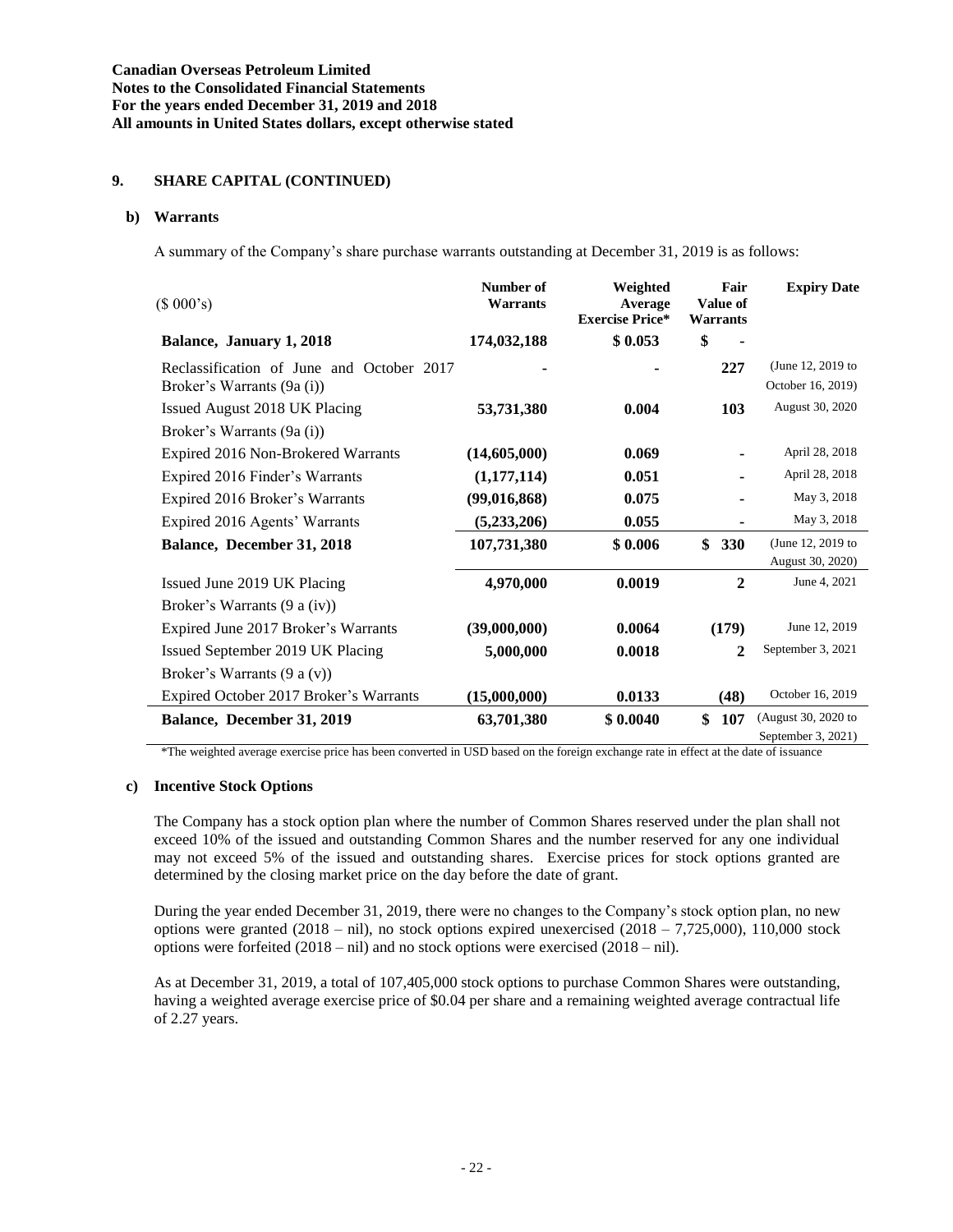#### **c) Incentive Stock Options (continued)**

| (\$000's)                                        | Number of<br><b>Options</b> | Weighted Avg.<br><b>Exercise Price*</b> | <b>Contributed</b><br><b>Capital Reserve</b> |
|--------------------------------------------------|-----------------------------|-----------------------------------------|----------------------------------------------|
| Balance, January 1, 2018                         | 115,240,000                 | \$0.06                                  | 50,394<br>S.                                 |
| Expired                                          | (7,725,000)                 | 0.23                                    |                                              |
| <b>Balance and exercisable December 31, 2018</b> | 107,515,000                 | \$0.04                                  | 50,394                                       |
| Forfeited                                        | (110,000)                   | 0.04                                    |                                              |
| <b>Balance and exercisable December 31, 2019</b> | 107,405,000                 | \$0.04                                  | 50,394                                       |

\*The weighted average exercise price has been converted in USD based on the foreign exchange rate in effect at the date of issuance

#### **d) Subsequent event**

On April 29, 2020, the Company signed a placing agreement for up to £2,000,000 with Yorkville Advisors Global ("YA") and Riverfort Global Opportunities PCC ("RGO" and collectively, the "Investors") at a placing price of £0.0007 per share. The Company has also entered into an Equity Sharing Agreement with the Investors. The terms of both agreements can be summarised as follows:

# *Facility of up to £2 million*

The placing consists of an upfront tranche of £725,000 in an equity placing along with an equity sharing agreement with an 8 month term (collectively, the "Facility"). The Facility is renewable, at COPL's option, at the end of the first 8 month term, and again 16 months following the initial tranche. Each subsequent tranche under the Facility will have a term of up to 8 months each and the gross amount of shares subscribed at each tranche will be calculated based on a maximum shareholding of up to 20% of COPL's issued share capital at the beginning of the next term. The 2nd and 3rd tranches will be structured on the same terms as the initial tranche and the share subscription will be priced based on COPL's LSE market price at the end of the prior term. Up to £300,000 will be advanced under the first tranche of the Facility based on equity raising thresholds.

The gross proceeds of the placing will be pledged by the Company pursuant to the Equity Sharing Agreement with the Investors. The Equity Sharing Agreement, details of which are set out below, entitles the Company to receive back those proceeds on a pro rata monthly basis over a period of 8 months at, subject to adjustment upwards or downwards each month depending on the Company's share price at the time.

# *Subscription Price*

The initial tranche subscription price for Investors is £0.0007 per share.

# *Benchmark Price*

The Benchmark Price for the initial tranche is £0.00084 per share (20% Premium to the Subscription Price) and for each subsequent tranche, the Benchmark Price will be a 20% premium to the applicable tranche subscription price.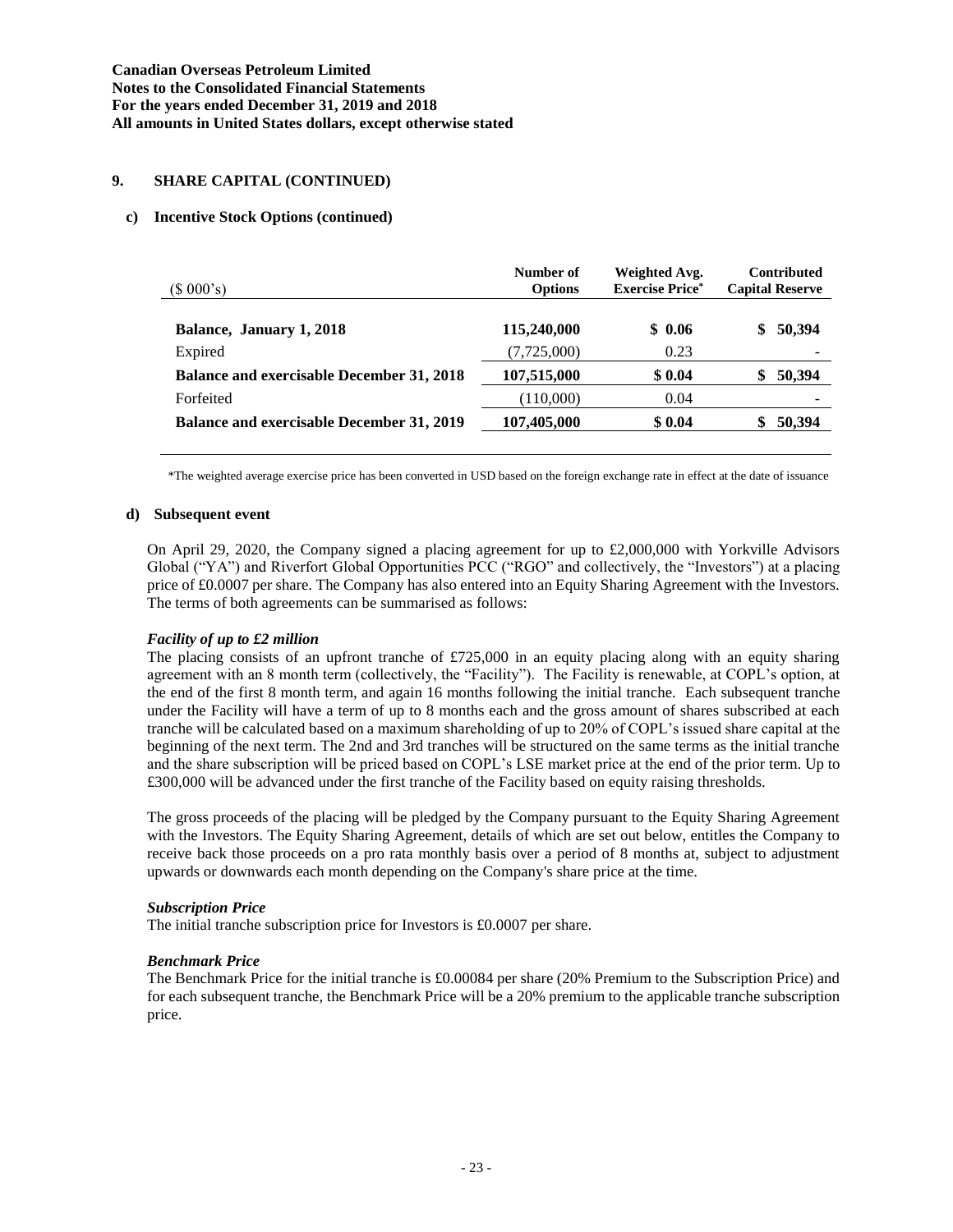#### **d) Subsequent event (continued)**

#### *Monthly Payments*

At the end of each calendar month the Investors shall pay to the Company the Monthly Base Settlement Amount, subject to adjustment as follows:

- If the Market Price is greater than the Benchmark Price, the Investors will pay the Company an additional amount equal to the Applicable Share Amount X (Market Price – Benchmark Price)  $x\,50\%$
- If the Market Price is less than the Benchmark Price, then the Company will pay the Investors (by a reduction to the Monthly Base Settlement Amount) an amount equal to the Applicable Share Amount X (Benchmark Price – Market Price)

Where the "Market Price" shall be equal to the average of the 5 lowest daily VWAP of the Company's ordinary shares for the applicable calendar month, "Monthly Base Settlement Amount" shall be determined by dividing the subscription amount for such tranche divided by number of monthly settlement periods for the tranche, and the "Applicable Share Amount" shall be determined by dividing the total placing shares for each tranche by the number of monthly settlement periods.

# *Short Sale Restrictions*

There is an Investors covenant not to hold a net short position in Company's shares over the term of facility.

#### *Max Shareholding*

The Investors will always hold less than 20% of COPL's issue share capital.

# *Facility Fee*

**5**% payable in COPL Shares. 1.5% Facility standby fee payable if COPL does not elect to proceed with the 2nd or 3rd eight (8) month tranches under the Facility.

# *Closing*

Expected approximately 1 week after the publication of the Prospectus for all share issuances.

# **10. DEFERRED INCOME TAX**

The tax effects of the temporary differences on deferred income tax assets (liabilities) are as follows:

| (\$000's)                                | December 31,<br>2019 | December 31.<br>2018 |
|------------------------------------------|----------------------|----------------------|
| Non-capital income tax losses            | \$<br>7,702          | \$<br>8,447          |
| Pre-trading expenses - UK                | 302                  | 636                  |
| Capital losses                           | 654                  | 731                  |
| Share issue costs                        | 306                  | 427                  |
| Exploration and Evaluation assets - UK   | 10,029               | 9,696                |
| Office equipment                         | <b>100</b>           | 113                  |
|                                          | 19,093               | 20,050               |
| Unrecognized tax benefits                | (19,093)             | (20,050)             |
| Deferred income tax assets (liabilities) | \$                   | \$                   |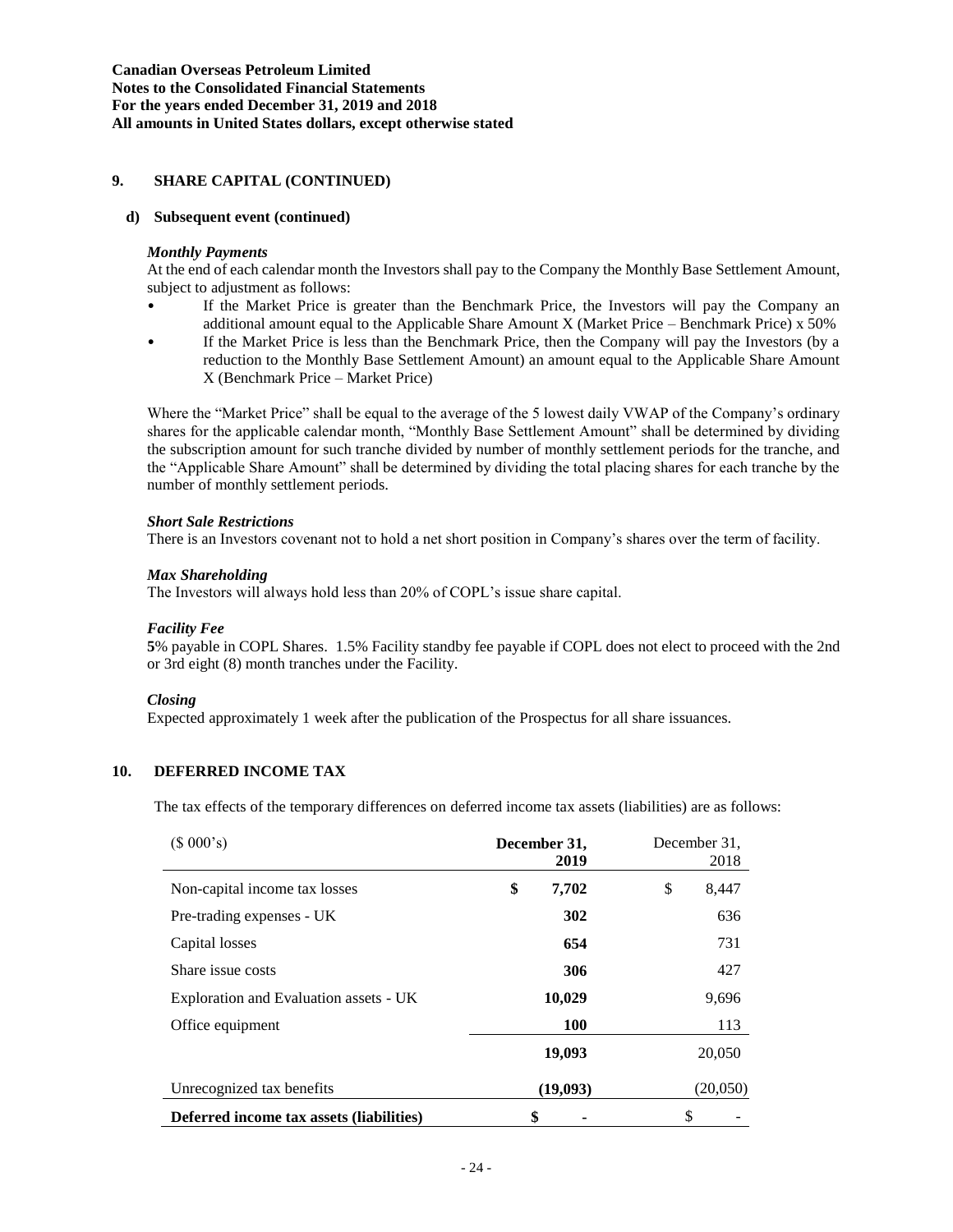# **10. DEFERRED INCOME TAX (CONTINUED)**

The Company did not recognize a deferred tax asset as at December 31, 2019 or 2018, as currently, it is not expected that the assets will be recoverable in the foreseeable future.

The temporary differences associated with investments in subsidiaries, for which a deferred tax liability was not recognized amounted to \$18.7 million as at December 31, 2019 (December 31, 2018 - \$20.9 million).

Effective July 1, 2019, Alberta government reduced corporate tax rates from 12% to 8%. This tax decrease will be phased as follows: 11% effective July 1, 2019, 10% effective January 1, 2020, 9% effective January 1, 2021 and 8% effective January 1, 2022. Federal corporate income tax rate remained unchanged at 15% in Canada. Accordingly, the Company used a combined statutory rate of 26.5% for 2019 income tax calculation and a rate of 23% for deferred tax calculation of Canadian tax pools as the Company does not expect a material reversal of timing differences prior to 2022.

The provision for income taxes (recoveries) differs from the expected amounts using statutory income tax rates as follows:

| (\$000's)                                    | 2019          |    | 2018    |
|----------------------------------------------|---------------|----|---------|
| Net loss before investment in joint venture  | \$<br>(3,918) | \$ | (4,873) |
| Income tax rates                             | 26.5%         |    | 27.0%   |
| Provision at statutory rates                 | (1,038)       |    | (1,316) |
| Effect of tax rate changes (Alberta, Canada) | 1,454         |    |         |
| Change in unrecognized DTA and other         | (416)         |    | 1,316   |
| Tax expense                                  | \$            | S  |         |

As at December 31, 2019, the Company had approximately \$33.5 million (December 31, 2018 - \$31.3 million) of non-capital losses, which can be applied against taxable income earned in Canada with the expiry dates between December 31, 2026 and December 31, 2039.

As at December 31, 2019, the Company also had capital losses of approximately \$5.7 million (December, 31, 2018 - \$5.4 million), which will carry forward indefinitely to reduce capital gains taxed in Canada.

# **11. RELATED PARTY TRANSACTIONS**

#### **a) Related Parties**

Related parties include subsidiaries, joint arrangements, key management personnel, the directors, immediate family members of key management personnel and directors, and entities which are, directly or indirectly, controlled by, jointly controlled by or significantly influenced by key management personnel, directors or their close family members.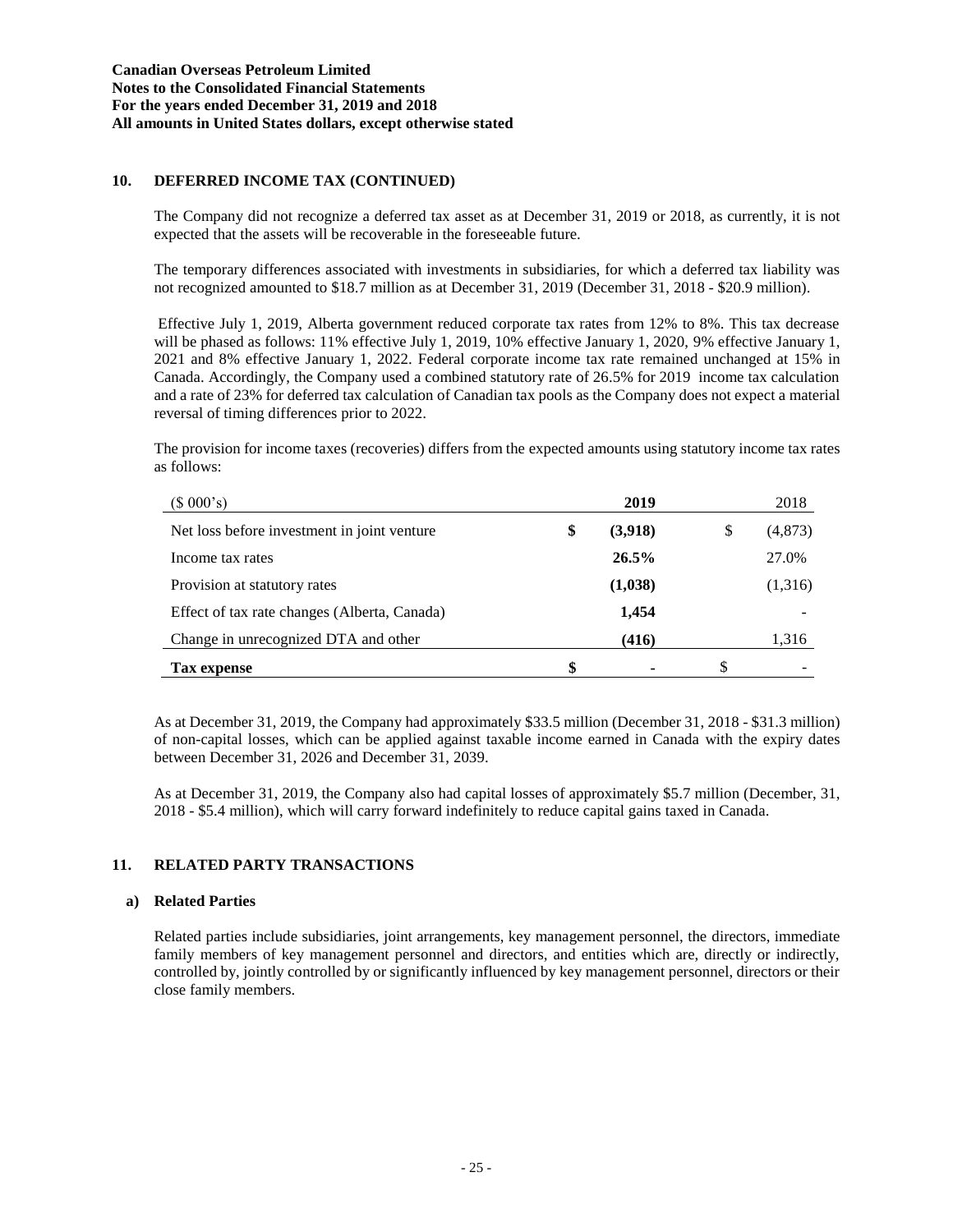# **11. RELATED PARTY TRANSACTIONS (CONTINUED)**

#### **b) Loan with Directors and Officers**

There were no loans granted to or received from Directors and Officers during 2019 or 2018.

Effective 14 February 2020 (the "Issue Date"), the Company entered into a Promissory Note with Arthur Millholland, President and CEO of the Company, (the "Holder") for a principal amount of Canadian dollar \$200,000, approximately US\$151,000 as at the Issue Date (the "Note"). The Note is repayable by the Company six (6) months from the Issue Date ("Maturity") and bears interest in Canadian dollars at a rate of ten per cent (10%) per annum. No payments of interest or principal amount will be required by the Company prior to Maturity although the Company may elect to prepay a portion or all of the outstanding principal amount of the Note prior to that date. The Note is secured by the Company by way of a General Security Agreement over its present and after acquired personal property and is to be guaranteed by the Company's subsidiaries.

The Note was varied, in part, by the terms of the Equity Sharing Agreement (discussed above in note 9 (d) "Share Capital"), providing for, among other things (i) conversion of the loan into Common Shares, at the election of Mr. Millholland, at a price of 0.084 pence per Common Share and (ii) deferring of any repayment by the Company of the loan until December.

#### **c) Other transactions with Directors and Officers**

As at December 31, 2019, the Company had following accounts payable due to its Directors and Officers:

- \$441,000 due to Directors in respect of 2019 Directors' fees (December 31, 2018 \$nil). Subsequent to December 31, 2019, this total amount of outstanding Directors' fees was waived further to a Board resolution dated March 26, 2020;
- \$151,000 due to Officers in respect of a portion of 2019 Officers' remuneration that was earned but not paid as at December 31, 2019 (December 31, 2018 - \$nil);
- Accrued holiday pay of \$90,000 due to Officers (December 31, 2018 \$50,000).

In addition, accounts receivable from related parties amounted to \$8,000, which represented travel advances (December 31, 2018 - \$19,000) and accounts payable to related parties amounted to \$1,000 and represented office expenses (December 31, 2018 - \$2,000).

#### **d) Remuneration of Directors and Other Key Management Personnel**

The key management personnel of the Company are comprised of executives of the Company and members of its board of directors. The remuneration accrued to directors and key management personnel are as follows:

| (\$000's)                                                                      | <b>December 31, 2019</b> | December 31, 2018 |
|--------------------------------------------------------------------------------|--------------------------|-------------------|
| Short-term benefits - paid<br>Short-term benefits $-$ earned but<br>unpaid $*$ | 724<br>592               | 1,421             |
|                                                                                | 1,316                    | 1.421             |

\* Short term benefits – earned but unpaid include \$441,000 of 2019 Directors' fees that were waived subsequent to December 31, 2019, further to a Board resolution dated March 26, 2020.

Short-term benefits include annual salaries, health benefits and other taxable benefits for Officers, and directors' fees.

There were no stock options granted in 2019 and 2018.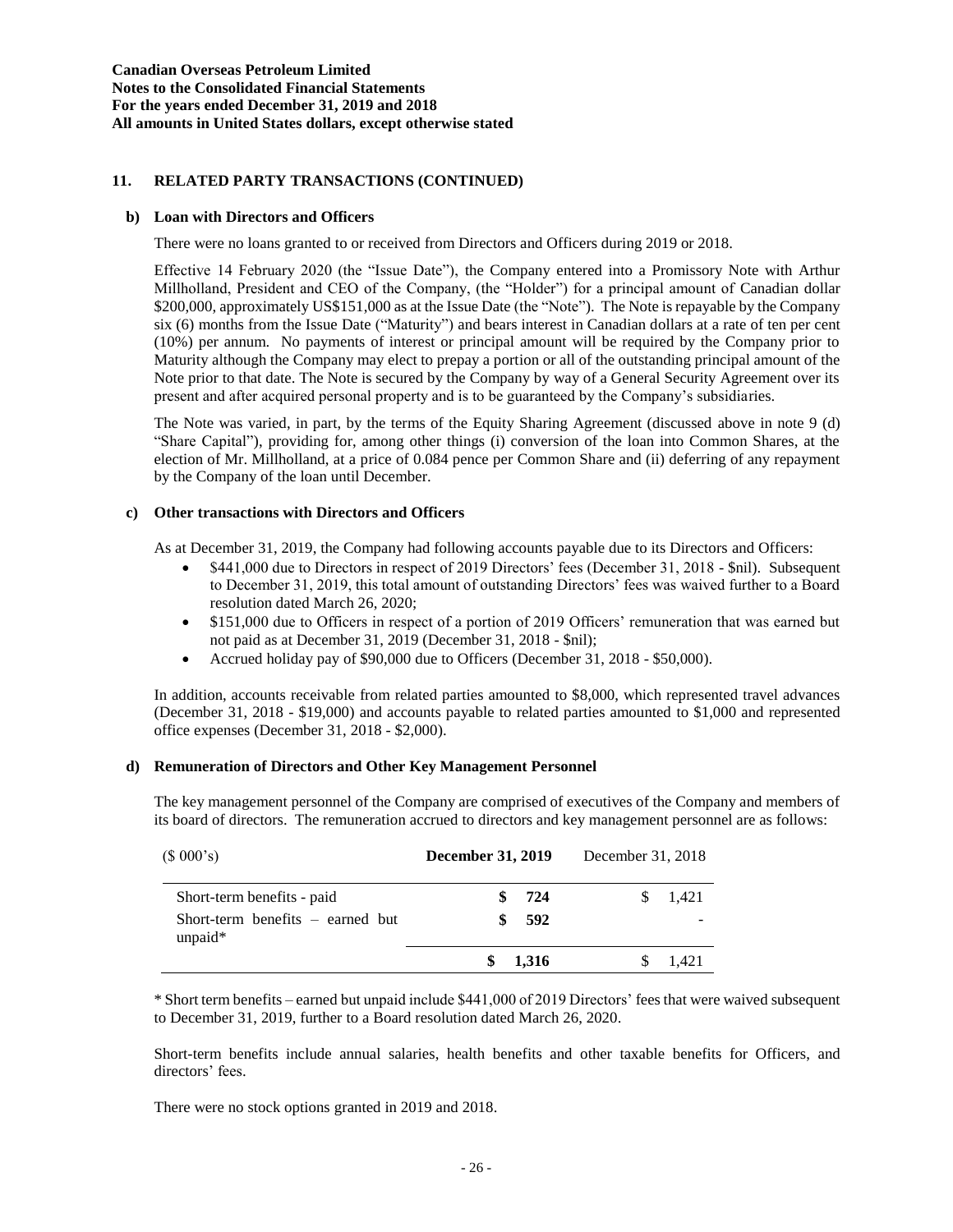# **11. RELATED PARTY TRANSACTIONS (CONTINUED)**

#### **d) Remuneration of Directors and Other Key Management Personnel (continued)**

The Company employed a family member of a member of key management during the year ended December 31, 2019, under normal commercial terms. Total salary and benefits paid to this individual were \$74,000 (2018: \$85,000). There were no stock options granted to this individual during 2019 and 2018. There were no accounts receivable due from, or accounts payable due to this individual as at December 31, 2019 or December 31, 2018.

#### **e) Transactions with Jointly Controlled Entity**

In the normal course of operations, the Company enters into transactions on market terms with its jointly controlled entity ShoreCan, which have been measured at exchange value and are recognized in the consolidated financial statements, including, but not limited to: management fees, technical services and interest-bearing loans. The Company's balances with the jointly controlled entity are disclosed in Note 5.

# **12. SUBSEQUENT EVENTS / COVID-19 PANDEMIC**

The recent outbreak of a strain of coronavirus (commonly known as COVID-19) has negatively impacted global economic conditions, including the demand for oil and gas and the Company's stock price. If the coronavirus outbreak continues and results in a prolonged period of travel, commercial and other similar restrictions affecting the Company's personnel, contractors and suppliers, the Company could experience global supply disruptions. If such supply disruptions were to occur, the Company may not be able to develop alternate sourcing of personnel and equipment in a timely manner to perform its planned operations. A prolonged period of outbreak and depressed share price may also impede the ability of the Company to finance its operations through further debt and/or equity raisings. The impact of COVID-19 on the Company's joint venture partners may also impact the valuation and collectability of the long term receivable in subsequent periods.

# **13. FINANCIAL INSTRUMENTS**

The Company measures financial assets and financial liabilities at fair value on initial recognition, which is typically the transaction price unless a financial instrument contains a significant financing component. Measurement in subsequent periods depends on the financial instrument's classification, as described below.

- Fair value through profit or loss: Financial instruments designated at fair value through profit or loss are initially recognized and subsequently measured at fair value with changes in those fair values immediately charged to the statements of comprehensive income. The Company does not have any financial instruments under this classification.
- Amortized cost: Financial instruments designated as amortized cost are initially recognized at fair value, net of directly attributable transaction costs, and are subsequently measured at amortized cost using the effective interest method. Financial instruments under this classification include cash, accounts receivable, accounts payable and accrued liabilities.
- Fair value through other comprehensive income: Financial instruments designated as fair value through other comprehensive income are initially recognized at fair value, net of directly attributable transaction costs, and are subsequently measured at fair value with changes in fair value recognized in other comprehensive income, net of tax. The Company does not have any financial instruments under this classification.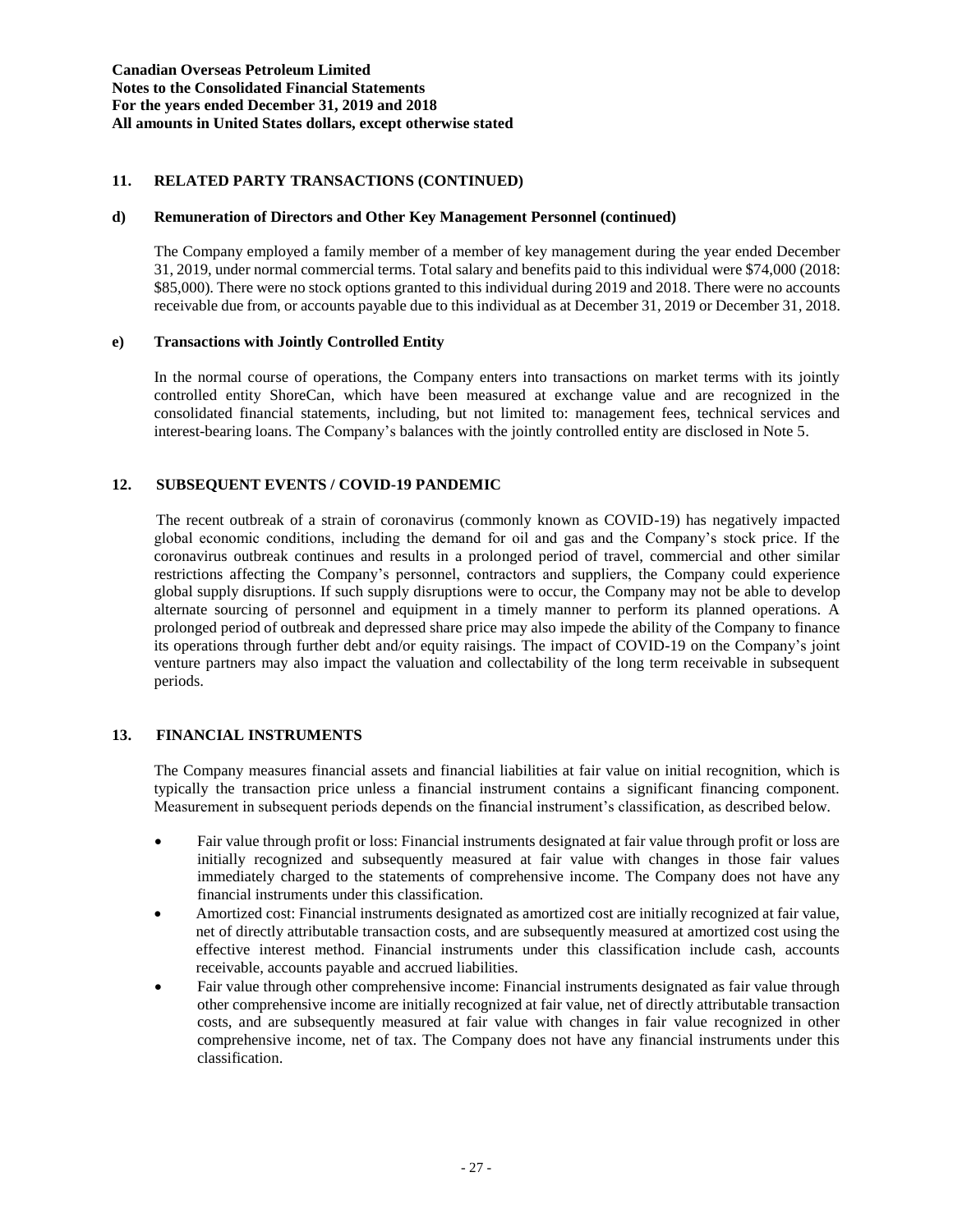# **13. FINANCIAL INSTRUMENTS (CONTINUED)**

#### *Impairment of financial assets*

The Company recognizes loss allowances for expected credit losses on its financial assets measured at amortized cost. Expected credit losses exist if one or more loss events occur after initial recognition of the financial asset which has an impact on the estimated future cash flows of the financial asset and that impact can be reliably measured. The Company uses a combination of historical and forward-looking information to determine the appropriate expected credit loss. The carrying amount of the asset is reduced through the use of an allowance account, and the loss is recognized in general and administrative expenses.

# **(a) Foreign exchange risk**

To mitigate a portion of its exposure and to the extent it is feasible, the Company keeps its funds in currencies applicable to its known short-term obligations.

Cash and cash equivalents includes amounts denominated in the following foreign currencies:

| $(S\ 000's)$                | <b>December 31, 2019</b> | December 31, 2018 |
|-----------------------------|--------------------------|-------------------|
| <b>Great British Pounds</b> |                          | 952               |
| Canadian Dollars            |                          | 867               |

#### **(b) Credit risk**

The Company's accounts receivable and long-term receivable include mainly amounts due from its partner in ShoreCan as well as accounts receivable in respect of travel advances provided to the Company's employees. Company believes there is no unusual exposure associated with these receivables. No amounts are considered to be past due and no allowance for doubtful accounts has been recorded in the accounts. As at December 31, 2019, the Company holds \$0.08 million of cash and cash equivalents with Canadian and Bermuda chartered banks (December 31, 2018 - \$1.9 million).

# **(c) Interest rate risk**

The Company's policy is to keep its cash, whenever possible, in interest bearing accounts with its banking institutions. The Company periodically monitors the interest rates offered and is satisfied with the credit ratings of its banks.

# **14. CAPITAL MANAGEMENT**

The Company's objectives when managing capital are:

- to safeguard the Company's ability to continue as a going concern;
- to maintain statement of financial position strength and optimal capital structure, while ensuring the Company's strategic objectives are met; and
- to provide an appropriate return to shareholders relative to the risk of the Company's underlying assets.